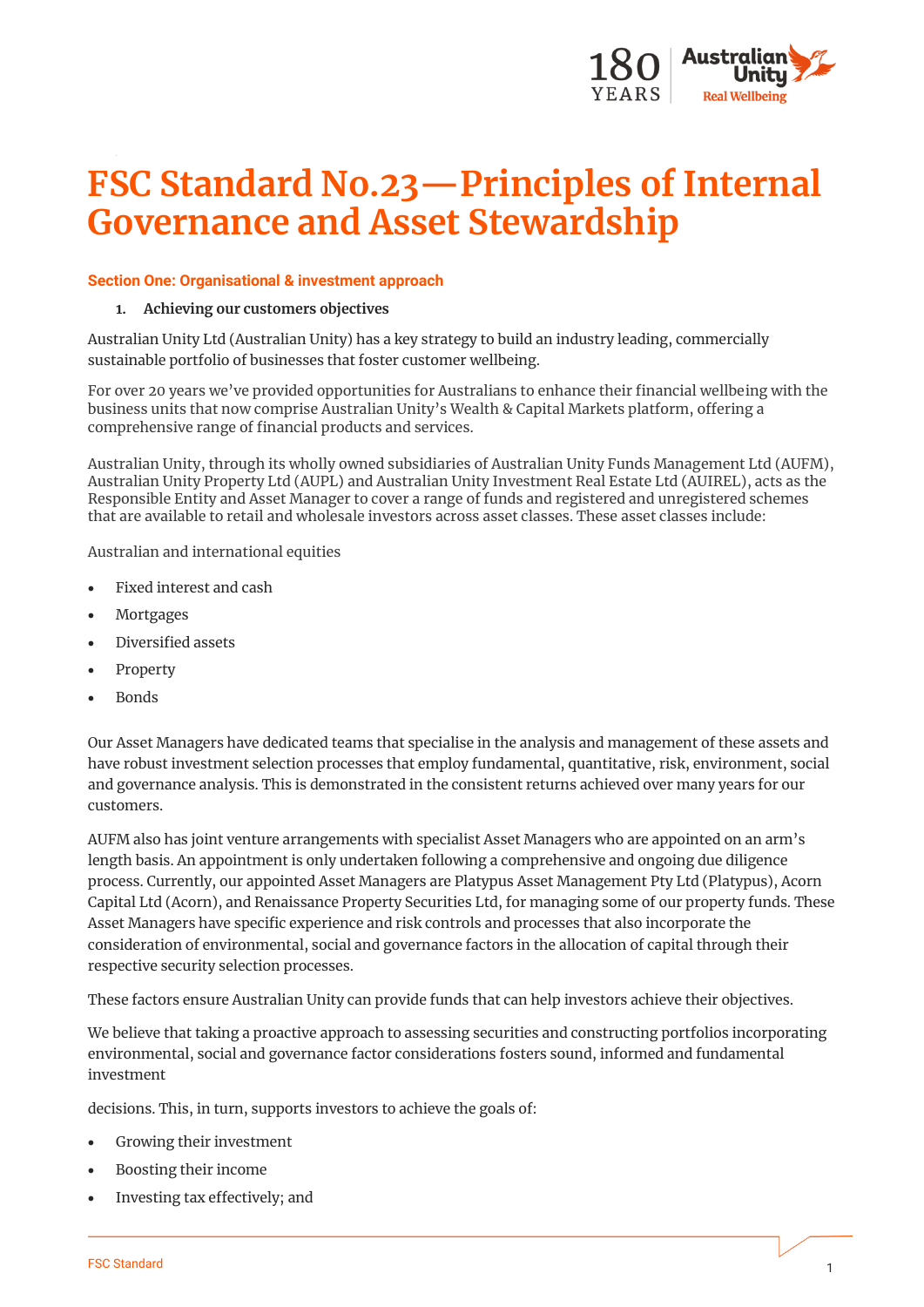

## • Diversifying their portfolio.

Our long history of success in funds management comes from our deep domain knowledge of research and analysis, our culture of excellence and our human understanding of markets.

To view the full list of Funds available please visit our website at[: https://www.australianunity.com.au/wealth](https://www.australianunity.com.au/wealth)

#### **2. Our duty to our customers**

Australian Unity's shared values, ethical culture, code of conduct and resulting policies apply to all employees, Directors and Asset Managers. This underpins all that we do, including interactions with our customers.

Our responsibility and duty to our investors precludes us from engaging in speculative investments. Our investment processes focus our efforts to identify and assume appropriately rewarded risks when deploying client capital. Some of our funds may, at times, use derivatives for risk management purposes only.

AUFM and our appointed Asset Managers ensure that investors and their advisers have the necessary information to make informed decisions about different strategies and funds. Each fund offered to external customers or investors is done so under a disclosure document which provides a profile and details about what the fund is and its strategy and features. This includes how investments are chosen, the selection and screening processes and the applicable risk management regimes, that typically includes operational, regulatory, environmental, social and governance factors.

This ensures that only assets and securities appropriate to achieving the objectives of the respective fund are considered for inclusion.

Other information, such as investor updates, additional information, announcements and historical and current fund performance, are provided regularly on our website. Information is reviewed by our Responsible Entities for performance, compliance and reporting purposes.

Information about each fund is available on the Australian Unity website: <https://www.australianunity.com.au/wealth>

## **3. Ownership and governance**

Australian Unity is a mutual public company with a number of wholly owned subsidiaries carrying out the major operational activities of the Australian Unity Group. Good corporate governance and sound risk management practices are a fundamental part of our culture. As a mutual, the company is owned by its members, who are generally its customers or investors. This means profits are put back into the company to benefit members, our customers and the community.

AUFM and AUPL are 100% owned by the Australian Unity Group. AUFM also has joint ownership arrangements with Asset Managers such as Platypus and Acorn. All registered and unregistered funds are governed by the respective Responsible Entity or Trustee, with external Asset Managers and AUFM providing asset management capabilities.

Each fund is governed by its own constitution, which sets out the governance, protocols and processes to support investors. All Asset Managers are appointed under Investment Management Agreements. These Agreements set out key matters including their duties, calculation of fees and the guidelines to be followed when investing and managing the portfolio, as well as specific reports and their frequency that are required to be provided for compliance purposes.

Governance, risk and compliance issues are monitored by compliance and risk personnel, and escalated and reported to the Chief Investment Officer and Chief Executive Officer of Wealth & Capital Markets, Chief Risk Officer and the applicable board delegated Committee (where required), such as the Audit Committee.

Australian Unity's Wealth & Capital Markets platform provides legal, risk, compliance and governance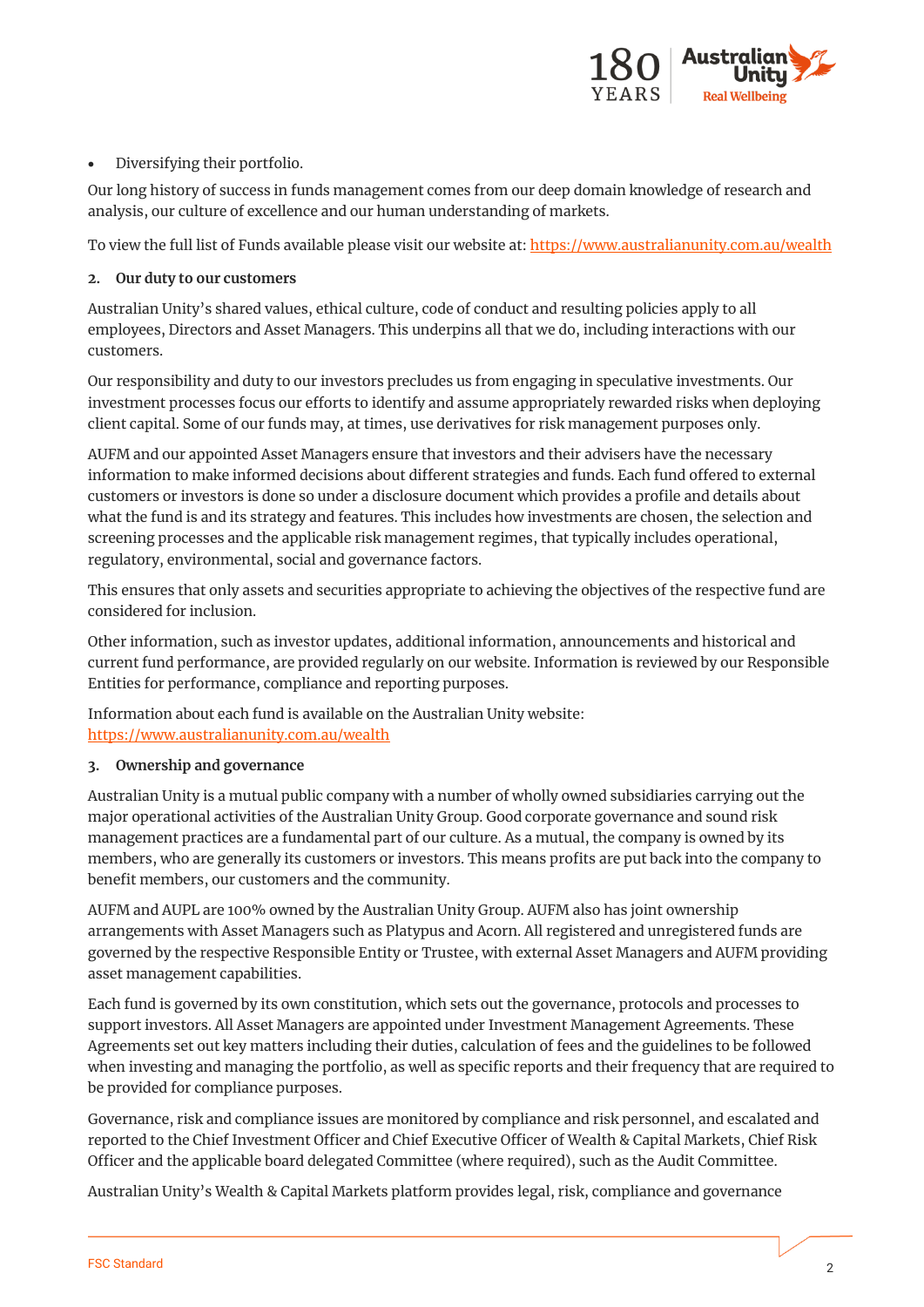

functions that support each fund and Asset Manager, with oversight provided by a central governance team. Australian Unity's risk and compliance frameworks set the key requirements in accordance with the relevant International and Australian Standards of risk and compliance as the framework that the business operates within, to ensure our obligations are met. We have compliance related training and compliance databases to assist us.

Investment performance and benchmarks are some of the matters overseen by the Australian Unity Investment Committee, as well as Investment Policy Statements and monitoring derivative and debt exposures.

Australian Unity also has a Wealth & Capital Markets Compliance Committee, with a majority of external members that oversee regulatory & statutory obligations for registered schemes (including compliance plans and Responsible Entity compliance).

As part of the three lines of defence model, internal and external audits are also conducted and reported to the Australian Unity Board Audit Committee and Compliance Committee, which has responsibilities regarding the integrity of the Group's financial accounts and statements, controls, policies and procedures. This ensures effective corporate governance by active and collaborative participation with external auditors, internal auditors, and other assurance providers.

Key company charters relating to such committees can be found on our website at: <https://www.australianunity.com.au/about-us/membership-governance/board-policies-charter>

## **4. Management**

AUFM is part of the Wealth & Capital Markets platform which comprises Australian Unity's financial services and investment activities, spanning investment management, advice, trustee services, life and superannuation, as well as the Group's property, development and capital management activities.

AUFM, AUPL and our Asset Managers have appropriately skilled and qualified investment personnel, such as the Chief Investment Officer and staff, to ensure that the funds are invested appropriately and achieve their goals and objectives.

The Senior Investment Personnel, such as the Chief Investment Officer, has several years of experience with appropriate qualifications and track records in achieving the objectives of the Funds.

Our Wealth & Capital Markets executive leadership team has specific expertise and experience relevant to the company's activities and a commitment to both the values of the company and the highest standards of corporate governance.

All aspects of investment, compliance and adherence to regulatory obligations are undertaken. AUFM is part of our Wealth and Capital Markets platform with the CEO and Chief Investment Officer providing leadership capabilities.

Further information on the team is available here: <https://www.australianunity.com.au/wealth/leadership>

## **5. Investment strategy assurance**

Regular Fund investment reports are provided by the Asset Managers and the schemes to the Responsible Entity of the Fund to ensure the Fund strategy is in accordance with the Investment Policy Statements and disclosure documentation.

Investment strategy assurance is overseen by the Australian Unity Investment Committee and AUFM. The Australian Unity Investment Committee has

specific responsibilities such as:

• Overseeing investment performances and benchmarks and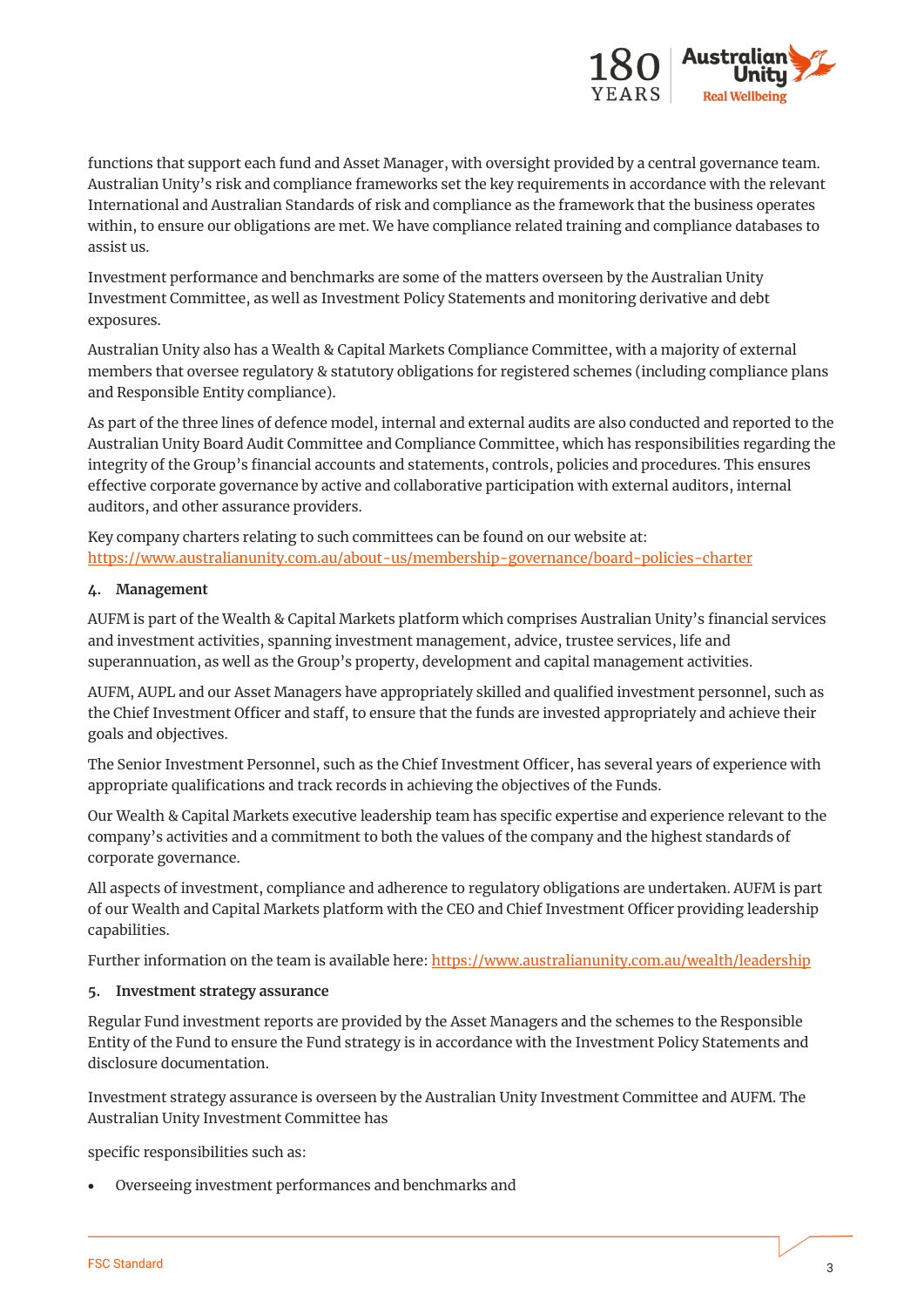

- comparisons to similar funds in the market place
- Investment Policy Statements for investment management purposes
- Approving policies, strategies and guidelines; and
- Monitoring derivative and debt exposure.

The Wealth & Capital Markets Compliance Committee oversees regulatory & statutory obligations for schemes, compliance plans and Responsible Entity compliance.

Any issues or suspected breaches in regards to meeting Investment Strategies are escalated by AUFM or the external Asset Managers to the Platform Compliance Manager, who will then report to the relevant Head of Risk and Compliance.

Key risk or significant matters are, in the first instance, escalated to the CEO Wealth & Capital Markets and the General Manager Business Services, Product and Legal. All issues and breaches are managed in accordance with the Australian Unity's Breach and Issues Management Policy.

Matters in relation to the investments held by our listed property fund is overseen by Australian Unity Investment Real Estate Ltd as the Responsible entity.

Assurances are provided in the form of internal or external audits, internal compliance checks and regular attestations via a recognised compliance software system. Audit outcomes are reported to the Audit Committee, with Risk and Compliance reporting on any assurance checks undertaken.

Any conflicts are reported in accordance with the Australian Unity Conflicts of Interest & Related Party Transactions Policy.

See also Internal Governance item No. 3—Managing conflict of interest.

#### **Section two: Internal governance**

#### **6. Ethical conduct and professional practice**

All Australian Unity employees are bound by Australian Unity ethical framework and our values of being bold, warm and honest. At Australian Unity we believe that the positive culture of our organisation is the key to our capability to deliver products and services that provide community value and help people thrive.

Our Responsible Entity Code of Conduct (Code) links Australian Unity's values of being bold, warm and honest to expected standards of behaviour and conduct. These standards are an important part of our culture and support our values of being bold, warm and honest.

Conflicts of interest, confidentiality, privacy, insider trading and personal and commercial integrity are key elements of the Code, as it is expected that all staff act ethically, with integrity, honesty and professionalism. Any breaches to the Code are taken seriously with potential disciplinary action. In serious cases this may include termination of employment.

Any employees, Asset Managers or contractors who breach this Code may have their contracts immediately terminated or not renewed.

## **7. Australian Unity's strategy on personal trading**

Australian Unity has a Securities Trading Policy that all Australian Unity employees, contractors, Asset Managers, joint venture partners and subsidiaries must abide by. The policy objectives are to ensure that:

- The interests of investors in our Funds, products and direct securities, take priority over those of Australian Unity and its employees
- There is an avoidance of conflicts of interest with our Fund investors and clients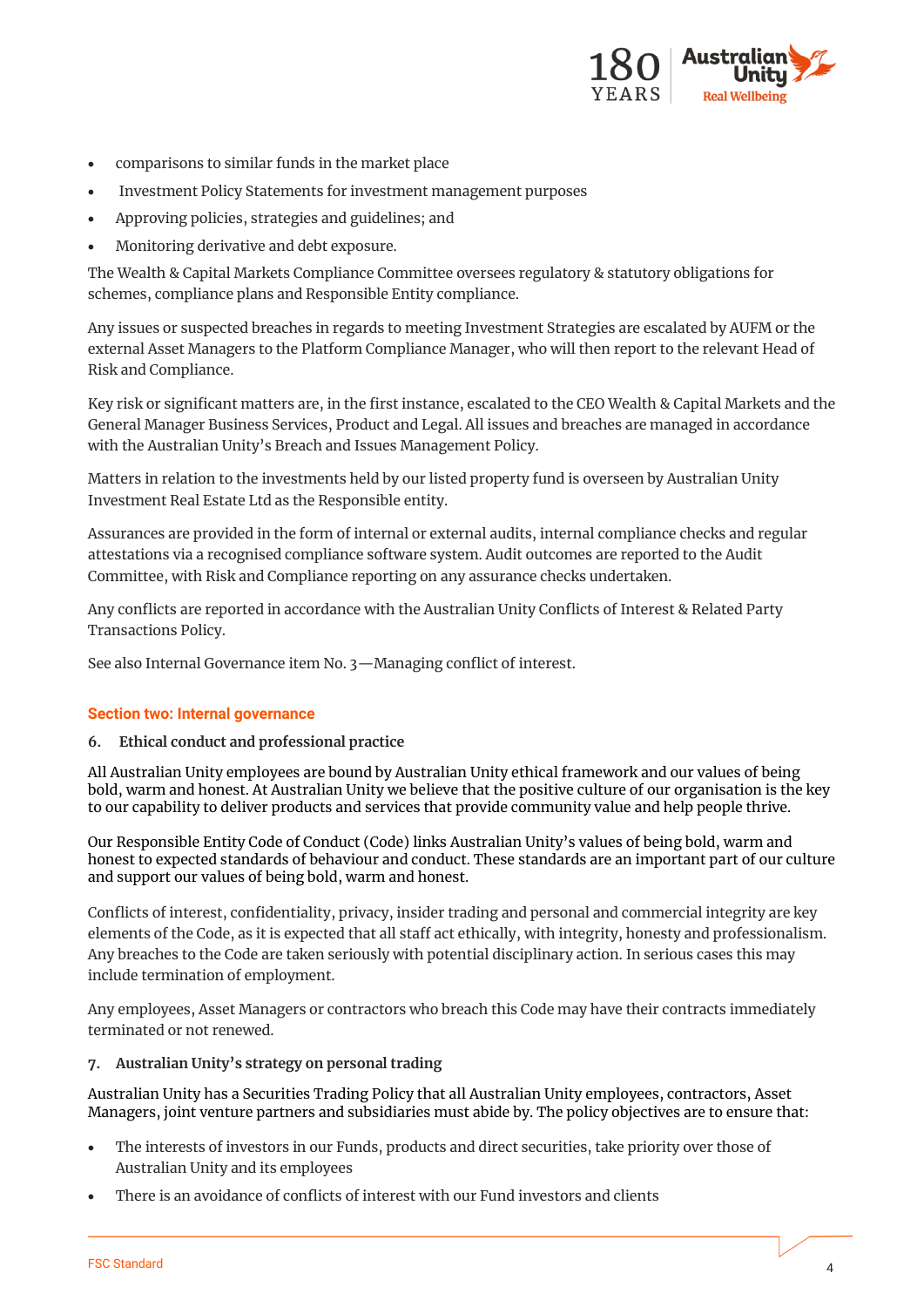

- There is an avoidance of insider trading, as prohibited by the Corporations Act 2001 (Cth)
- Protection of the reputation of Australian Unity, its directors and employees are maintained; and
- There is support for the avoidance of insider trading and conflicts of interest.

## Employees, contractors, joint venture partners etc. who wish to trade or potentially wish to trade (on their own behalf), may be required to:

- Seek and obtain approval before undertaking a Transaction relating to financial products, Funds or direct securities
- Be restricted from undertaking certain investment transactions, in the case of an employees; and
- Be reprimanded for non-adherence to the policy, including termination of employment, in addition to any legal or regulatory consequences that may apply in the case of employees.

Depending on the classification of the employee or contractor, approval must be sought by the CEO Wealth & Capital Markets or the General Manager Business Services, Product & Legal.

## **8. Managing conflict of interest**

Policy and guidelines are in place to manage the risk of any actual or perceived conflict of interest. The Management of Conflicts of Interest and Related Party Transactions policy is applicable to all employees, subsidiaries and joint ventures and addresses the quality and integrity of:

- Decision making at Australian Unity; and
- Services provided by Australian Unity to its investors and members.

This policy assists in reducing the risk of conflicts between Directors, employees, third parties, Asset Managers and entities within Australian Unity. This policy abides by the Corporations Act requirement that standard principles are applied to any related party transactions.

If a conflict of interest occurs, it is reported, considered and appropriate mitigation strategies are implemented. If this happens, Asset Managers are aware that no trading or investments can occur until the Conflict of Interest committee review has been undertaken.

Giving and receiving gifts or entertainment can also be regarded as a potential conflict of interest. A specific company policy for gifting has been developed where gifts over a certain amount will only be accepted after management approval and is required to be registered on the Group's Gift Register.

We are allowed to give a financial benefit to a related party if that financial benefit is given on specific terms of being reasonable in the circumstances and the related party is dealing at an arms-length. If such conditions are not met, member approval of the transaction is required. The CEO Wealth & Capital Markets provides specific sign-off for related party arrangements.

## **9. Risk management and compliance**

Australian Unity is committed to the identification, management and, where relevant, quantification of risk throughout its business units and controlled entities. Risk culture, and the implementation and adherence to sound risk management frameworks and practices, is a core area of focus for the company's board and management.

The board has established a comprehensive enterprise risk management (ERM) policy and framework covering significant business risks and strategy considerations and adopted a risk appetite statement. The ERM framework is in compliance with the ISO standard on Risk Management (AS/NZSD ISO 31000:2018).A complete compliance framework exists that is in accordance with the AS/ISO 19600:2015.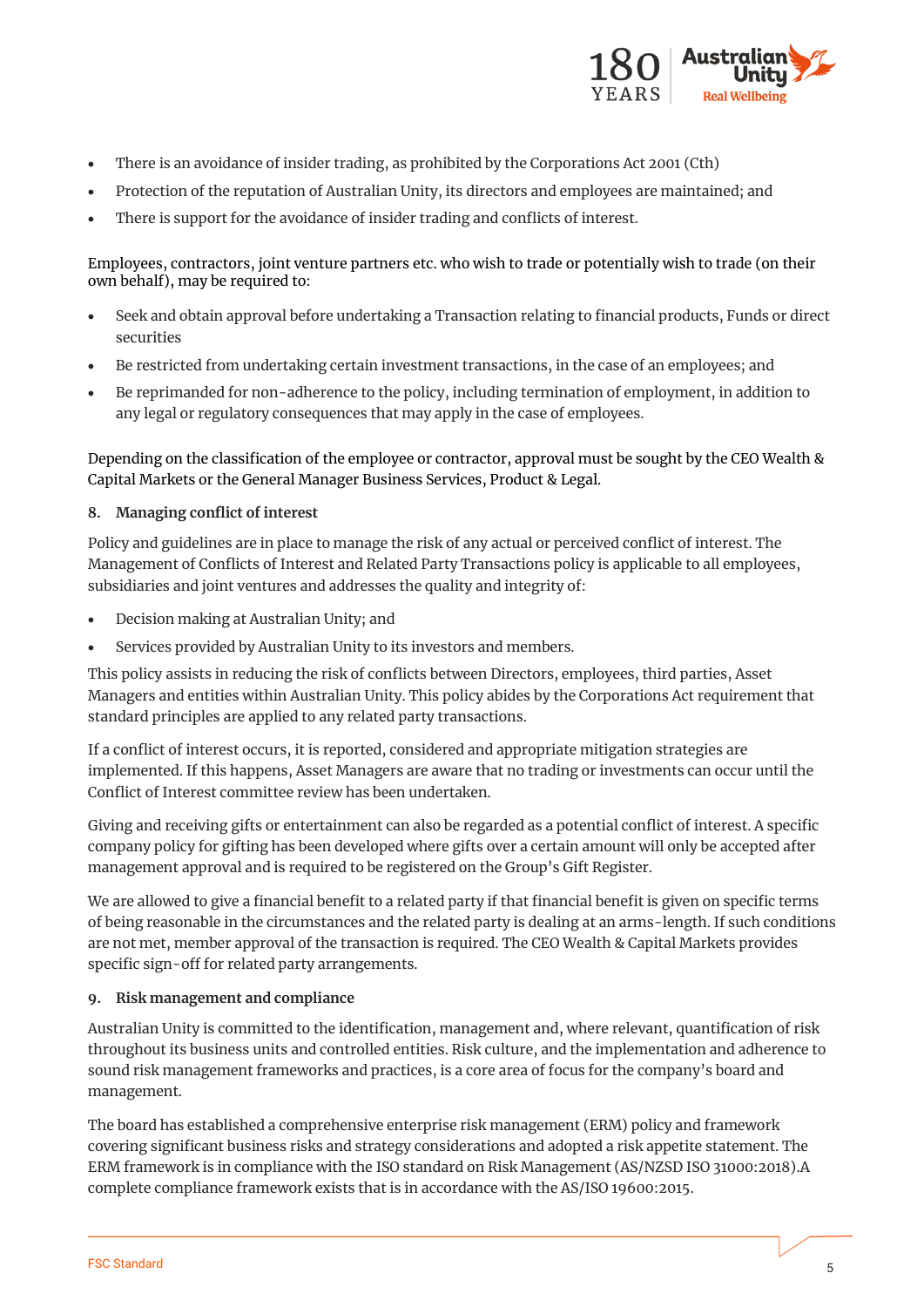

These frameworks provide governance and structures of risk and compliance management and also the reporting of any issues to senior management.

Overall the 'three lines of defence model' exists to ensure appropriate reporting and stewardship, regardless of the division or Asset Manager appointed. This includes:

- Functions that own and manage risks—business management
- Functions that oversees risks—risk and compliance management; and
- Functions that provide independent assurance—Internal Audit.

In addition to internal audit, external auditors are engaged to provide independent assurance services in line with legislative requirements.

External Asset Managers are required to report matters as required and use the full resources of AUFM.

Specific Risk Assessments are used by the Asset Managers that cater for assessing risks in a number of areas and dimensions, such as operational, regulatory and governance. General risk management is embedded within the Asset Managers stock selection process, such as the use of a top-down macroeconomic analysis, fundamental research, use of derivatives to manage interest rate risk where borrowing is involved, but are generally not used for gearing or speculative purposes.

Business related proposals to be considered by the board require proposing officers to be individually accountable for the identification, measurement and mitigation of all risks involved. Risk registers form part of the project management framework. There are also a number of programs in place to manage risk in specific areas, such as capital management, business continuity, information security and emerging regulation. The potentially adverse financial impacts associated with risk exposures with regard to certain aspects of the company's activities, including the appointment of Asset Managers, are also considered as part of appropriate insurance cover.

#### **10. Detecting errors**

Australian Unity manages any issues or breaches in an open and transparent manner. All breaches and issues are managed in a consistent, robust and timely basis from the point of identification through to resolution, which also includes the correction of any errors.

All employees are responsible for minimising risks and the potential for errors. This is done by ensuring that errors are identified then resolved or escalated, reported as required and corrected quickly.

Compliance measures, attestations and regular reports and assurance and audit checks are undertaken to ensure that errors are detected.

All errors and breaches are dealt with on a 'no blame' approach and appropriate remedial actions are undertaken after the error is reviewed and considered by Risk & Compliance and the CEO Wealth & Capital Markets or through the Australian Unity Breach Committee. Most errors will usually result in the strengthening of internal controls and relevant staff training. Remediation of errors are to ensure that clients are not disadvantaged and placed in a position had the error not occurred. Timely disclosure to clients, investors and regulators may also be appropriate.

#### **11. Brokerage & commissions**

Australian Unity has a Broker Selection policy that governs the selection of brokers for the purpose of executing trades on behalf of various investment strategies, clients and group assets.

Brokers are chosen based on their skill set and areas of expertise as Australian Unity takes into account a range of factors when selecting brokers for their panel list. These include: broker selected must be a participant of the Australian Clearing House (ACH) or use a third party clearer who is a participant of ACH,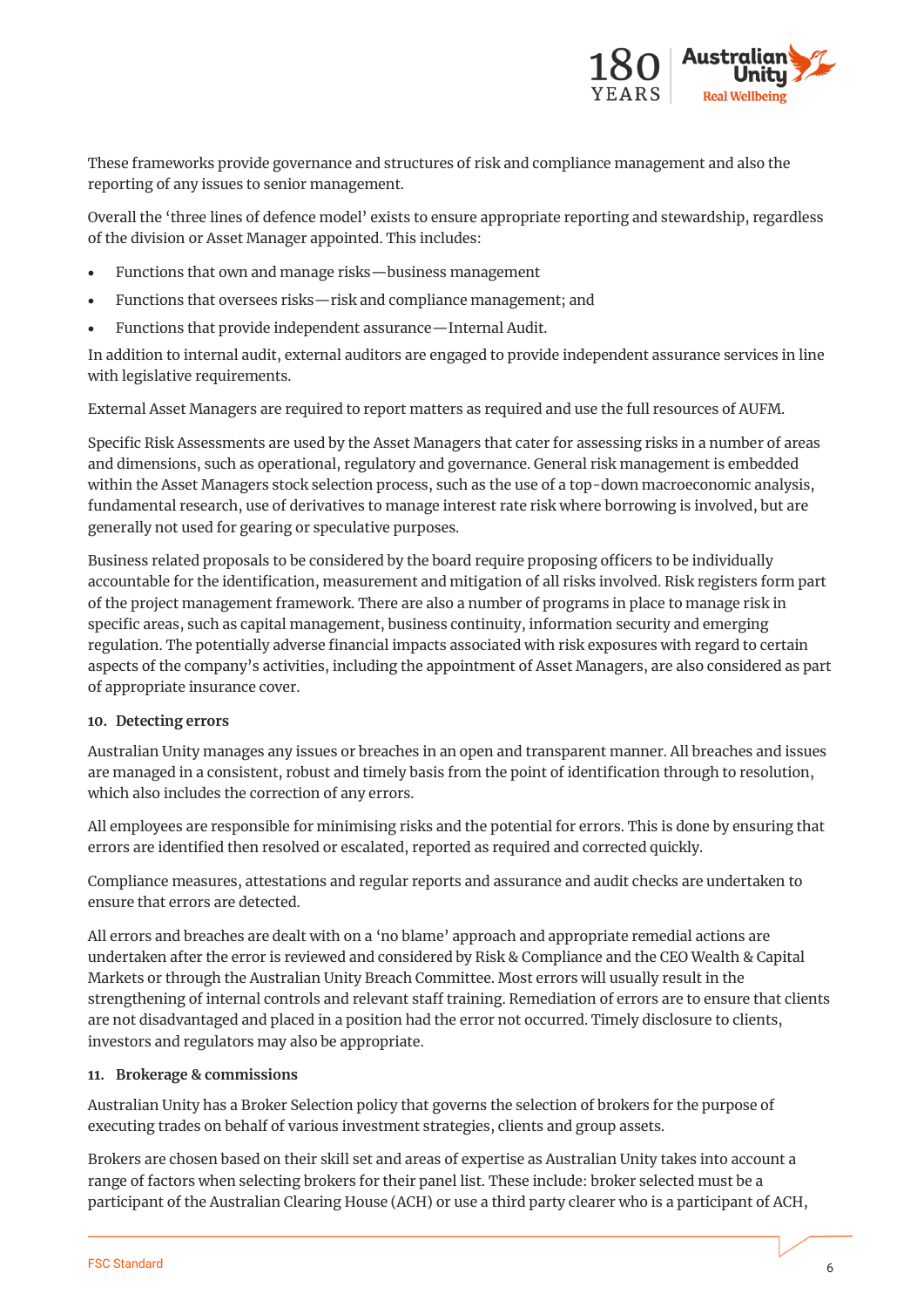

breadth and depth of research and support with corporate actions, access to Initial Public Offerings, capital raisings, quality of execution and brokerage costs. Australian Unity constantly looks for ways to improve overall client experience without compromising quality

All Fund Product Disclosure Statements and updates or announcements clearly articulate all brokerage and commissions paid, including examples to help clients understand fees payable. We also rebate, from time to time, some of our fees or issue units in the funds, generally reserved for wholesale or sophisticated investors. All fees and costs are clearly stated in client statements and client periodic statements.

There are no commissions or soft-dollar arrangements in place with the Asset Managers and brokers. Some of the panel brokers may, however, provide free research reports to us but are not under an obligation to do so.

## **12. Equitable asset valuation and pricing**

All unitised funds under the management of Wealth & Capital Markets platform are subject to the Australian Unity Wealth Unity Pricing policy.

This policy governs the documented procedures for unit pricing practices and satisfies relevant regulatory obligations and industry standards, including ASIC/APRA Regulatory Guide 94: Unit pricing: Guide to good practice (RG 94) and relevant FSC Standards and Guidance Notes.

Wealth & Capital Markets has an approved process in place for the execution of unit pricing in accordance with this policy and the General Manager Operations & Enterprise Services has ultimate ownership of this policy.

The General Manager Operations & Enterprise Services or their authorised delegate may apply discretion to deviate from the policy in exceptional circumstances where the standard processes are not in the best interest of Investors. When exercising discretion from this policy the authorised delegate will:

- a) Act reasonably
- b) Act in the best interests of Investors of the relevant Fund
- c) Treat Investors in the same class in the same Fund equally
- d) Comply with any applicable legal requirements; and
- e) Apply generally accepted accounting principles and standards.

The constitution of each Fund sets out the formula for calculating the unit price and its frequency. Net Asset Valuation (NAV)—the formula or method in the Funds' constitutions used to calculate the unit price is generally based on the value of Fund assets less any liabilities (Net Asset Value) divided by the number of units/interests on issue and may make allowances for expenses allowed for in the constitution or disclosure document that are associated with acquiring and disposing of Fund investments or in managing the Fund.

All other calculations for unitised products are currently carried out by an external service provider. These services are conducted in line with contractual arrangements and the external service provider's policies. The unit prices calculated by the external service provider are verified by Wealth & Capital Markets Investment Accounting prior to release.

Investors, and other counterparties, should be able to understand how Wealth & Capital Markets values assets including direct property assets as:

- Accounting standards require the "fair value" of financial assets and financial liabilities to be estimated for recognition and measurement and for disclosure purposes; and
- Investors and other counterparties should be aware of our valuation policy so they can form realistic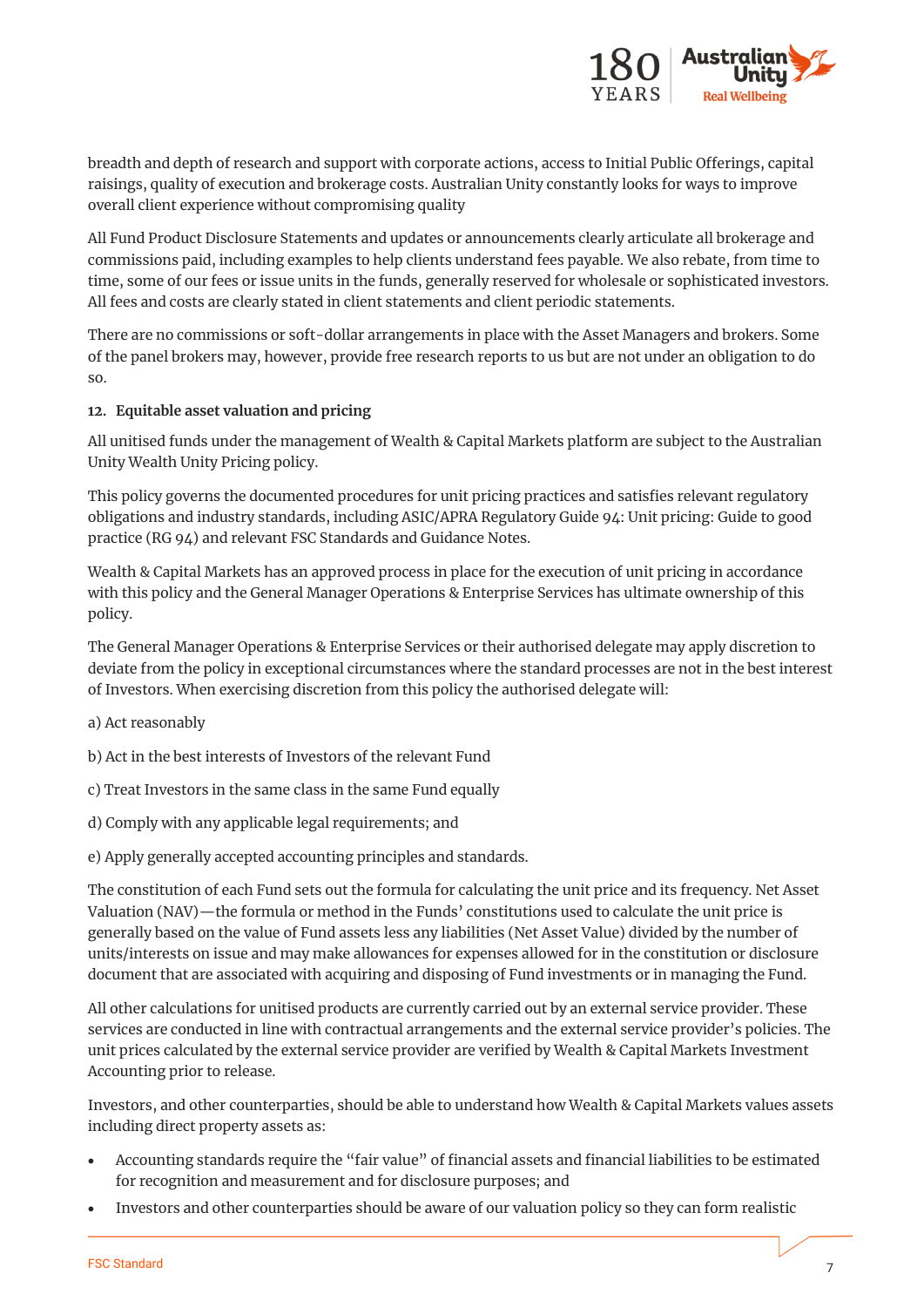

expectations about the value of the fund's assets, the reliability of the valuations and better understand our valuation practice

## **13. Best execution and trade allocation**

The Australian Unity Trade Allocation policy provides procedures to ensure that the amount of securities allocated to each fund or group portfolio is in accordance with their current holding and net asset value of their respective accounts. The trade allocation policy aims to be equitable, consistent and transparent.

When trades are executed on behalf of Australian Unity, a Broker Selection policy is adhered to. This policy sets out the procedures when selecting brokers for the purpose of executing trades on behalf of various investment strategies, investors and group assets. Australian Unity considers a range of factors when selecting brokers, for example, brokerage costs, research and quality. A key outcome of the selection process is to minimise costs without compromising quality. Brokers selected must possess an authorised Australian Financial Services Licence and be approved by a director of the appropriate business unit.

# **14. Remuneration policy**

The Australian Unity Remuneration policy outlines how employees are remunerated and rewarded for their contribution and achievement in the organisation. This policy applies to all directors, officers, employees and people employed under contract by Australian Unity and its subsidiaries. The policy does not cover employees of joint venture companies or entities which Australian Unity is a shareholder but does not control, nor individuals who are employed by entities that are in a franchised commercial relationship with Australian Unity.

Australian Unity's remuneration framework is overseen by the Human Resources (HR) Committee, which is composed of four non-executive directors with significant experience in remuneration matters and risk management. The HR Committee is responsible for the Group's remuneration policy and structure and making recommendations on director, executive and key risk personnel remuneration arrangements to the boards of the Company and its relevant subsidiaries.

The principal objectives of this policy are:

- To provide competitive rewards to attract, motivate and retain highly skilled employees
- To apply goals and measures of performance to support Australian Unity's strategy; and
- To balance fixed and variable reward to encourage behaviour that supports the long-term strategic development, sustainability and financial soundness of Australian Unity.

The remuneration structure at Australian Unity comprises of both fixed and variable financial components and short and long term incentive schemes, which are all linked to performance. The structure is designed to ensure a balance between individual reward and the sustainability of the company over time.

Australian Unity offers a range of financial and non-financial benefits on top of the fixed and variable reward structures. These include in-house products, salary sacrifice options and activities related to wellbeing and community activity.

All financial and non-financial benefits are structured in accordance with the appropriate legislation, including taxation legislation for the purposes of fringe benefit tax.

## **15. Whistle blower policy**

Australian Unity Group Whistleblower policy addresses the reporting of improper conduct within Australian Unity and is applicable to all employees. This policy is compliant with Part 9.4AAA of the Corporations Act, Australian Standard AS: 8004–2003 and APRA prudential standards.

This policy covers the process for dealing with reports of suspected improper conduct by or within Australian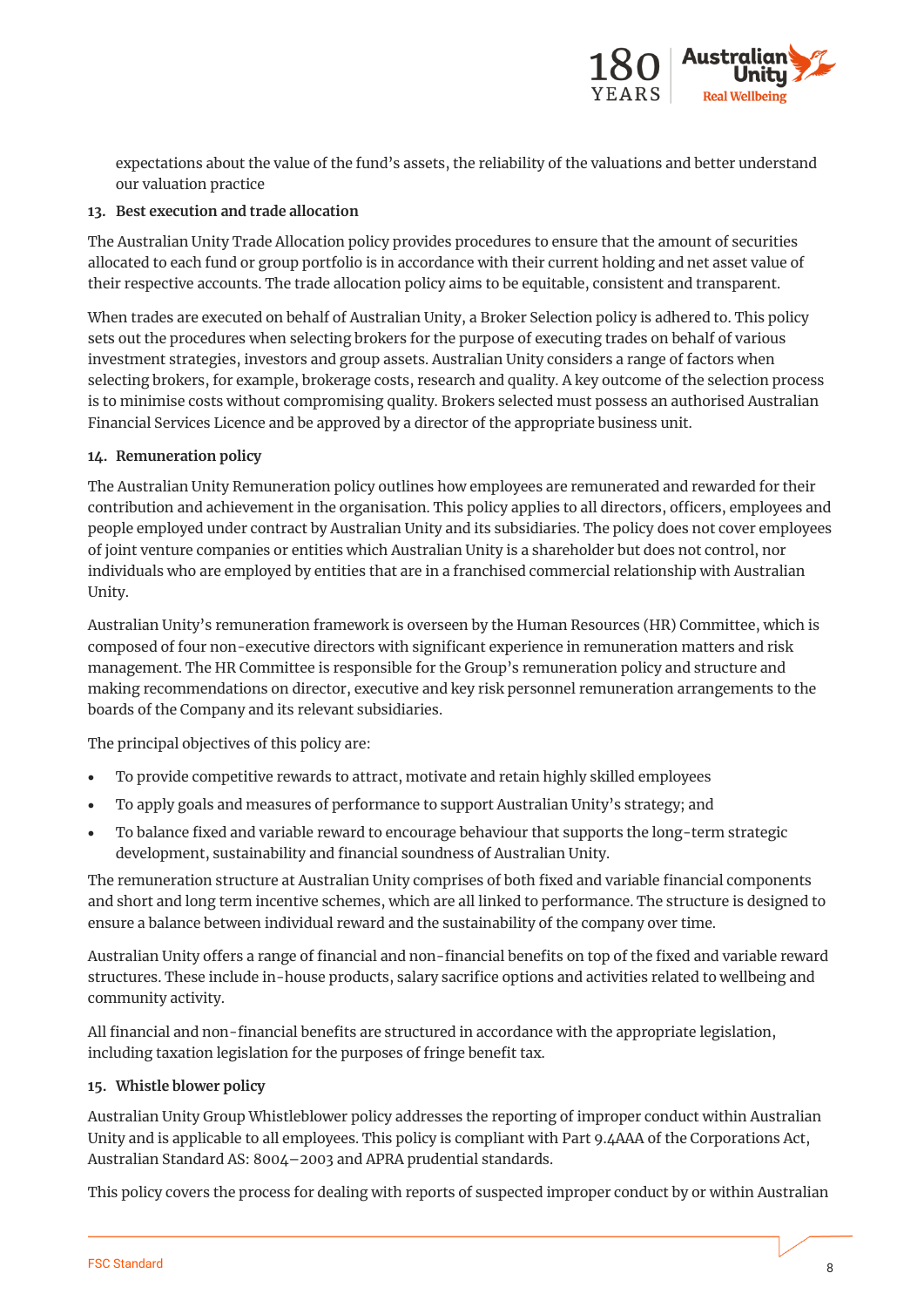

Unity by employees and Asset Managers.

This policy helps in managing and reducing the risks associated with suspected conduct by or within Australian Unity. It also addresses the protection of individuals making such reports.

All staff, suppliers, contractors and clients are encouraged and have the responsibility to report any known or suspected incidents of improper conduct by making a protected disclosure.

#### **16. Training and development**

Australian Unity has built a framework of learning solutions to meet defined core and differentiated capabilities required for high performance. The framework integrates leadership development and technical development within each of our business units. It also:

- Strengthens our ability to target learning and development to support individual and company success; and
- Supports employees to continually develop in their roles and build a solid foundation for their future career with us.

It does this through a diverse range of education, experience and exposure opportunities.

Various methods of training are employed to ensure staff, Asset Managers and ASIC Responsible Managers are trained and receive ongoing training to qualify and remain qualified. Internal training systems and external training (as well as with other professional bodies), are maintained and monitored on a monthly basis in accordance with annual training plans.

Our learning and development framework consist of technical skills, capabilities and leadership.

Training and development of employees is monitored and reported by Risk and Compliance on a monthly basis to the CEO of Wealth and Capital Markets.

#### **17. Complaints and dispute resolution**

Australian Unity Group policy assists in managing and reducing the risks associated with the complaints management process by ensuring there is a consistent complaints management process across the company. The purpose of this policy is to meet industry and internal standards to prevent the recurrence of the complaint and ultimately improving the client's investor's experience.

Essential to this policy is having an efficient, compliant and responsive process that supports the wellbeing of our investors and business. We recognise the opportunities and value to be gained through the prompt resolution of investor concerns and the provision of analysis and feedback to the business.

Australian Unity has a program to facilitate continuous improvement of the products and services we offer.

a) We operate in accordance with Australian Unity's stated values;

b) We act as one organisation to our investors;

c) We ensure our complaints resolution process enhances the total experience of our investors and stakeholders; and

d) We believe that by providing a positive complaint experience we can create a more lasting, mutually beneficial relationship with our investors.

#### **Section Three: Internal governance**

**18. Monitoring company performance on financial and non-financial matters**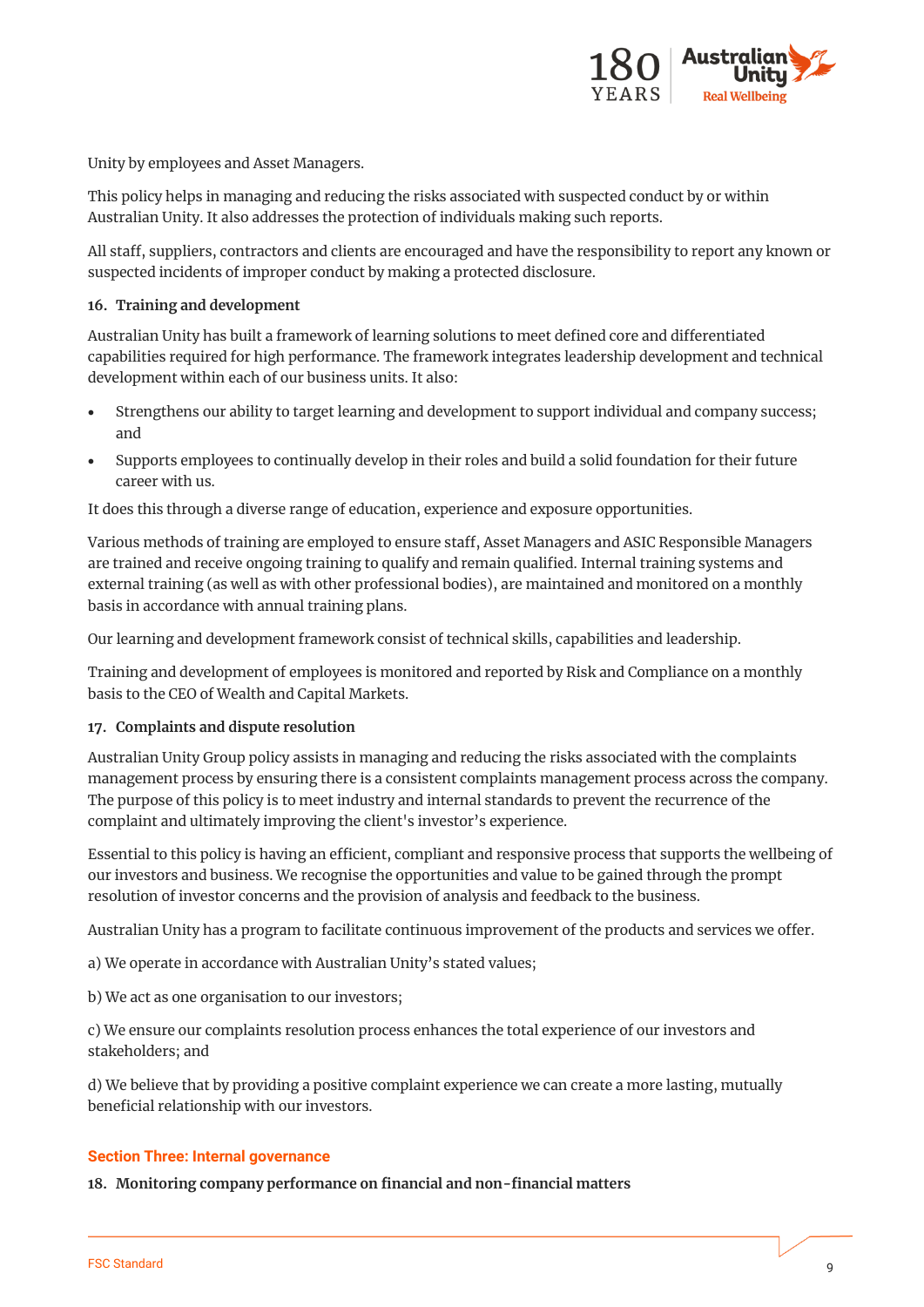

Australian Unity's performance on financial and non-financial matters is actively monitored and reported throughout the organisation.

On a monthly basis, performance results of financial and non-financial activities are reported to the leadership team of Wealth & Capital Markets, who oversee AUFM and other subsidiaries. Performance is also reported to the Australian Unity Limited Executive Leadership Team on a monthly basis.

Any matters that need to be escalated will be reported to the Audit Committee, Compliance Committee, Risk Committee, or the Investment Committee on a quarterly basis. Each committee comprises of individual directors determined by the board to be best suited to fulfil the committee's terms of reference.

On an annual basis, the board strategy is developed for the following year setting strategies that are approved by the Australian Unity Limited Board of Directors and monitored monthly by the Executive Leadership Team.

# **19. Engagement with company management and the board (as appropriate) and escalation of issues in instances where initial engagements have not been adequately responded to**

The board has established committees that are necessary to assist it in monitoring and, where relevant, advising the management of the Group on matters specific to the committee's terms of reference.

Each committee is chaired by a non-executive Director appointed by the board. Each committee provides regular reports to the board about the activities of the committee. The minutes of the committee are tabled at the following board meeting. The current key committees established by the board to assist it in the performance of its duties are mentioned below.

The Audit Committee approves the annual internal audit plan and monitors the Group Audit department's performance against this plan. The main objective of this committee is to oversee the credibility and objectivity of financial reporting and the Group's compliance with regulatory requirements and compliance policies.

It assists the board in fulfilling its fiduciary responsibilities relating to corporate accounting and reporting practices of the Group.

The Risk & Compliance Committee oversees the risk management framework for identifying, assessing, mitigating and monitoring material risks arising from the business activities of the Group. It also promotes a greater awareness and commitment to risk management practices and risk culture within the Group. It is also involved in shaping the Group's risk appetite and guiding the Group's strategy in line with its determined risk profile.

As part of the risk management framework, all business units regularly identify, evaluate and develop action plans to manage their business risks and maintain risk registers, which are regularly reviewed and updated.

Higher-rated risks are reviewed by the Risk & Compliance Committee each quarter in addition to annual risk reviews by the board's Risk & Compliance Committee, including existing and emerging risks, associated mitigation strategies and status of implementation.

The Group's risk management framework is periodically revised to facilitate a continued proactive and consistent approach to risk management across all areas of activity.

The Investment Committee reviews and monitors the performance of the Group's investments and Asset Managers. It also approves the investment policies, strategies and other guidelines for the Group's own investable assets. The Investment Committee plays a critical role in assessing and reviewing the Group's investment approach and outlook to support their appropriateness and compliance with relevant covenants.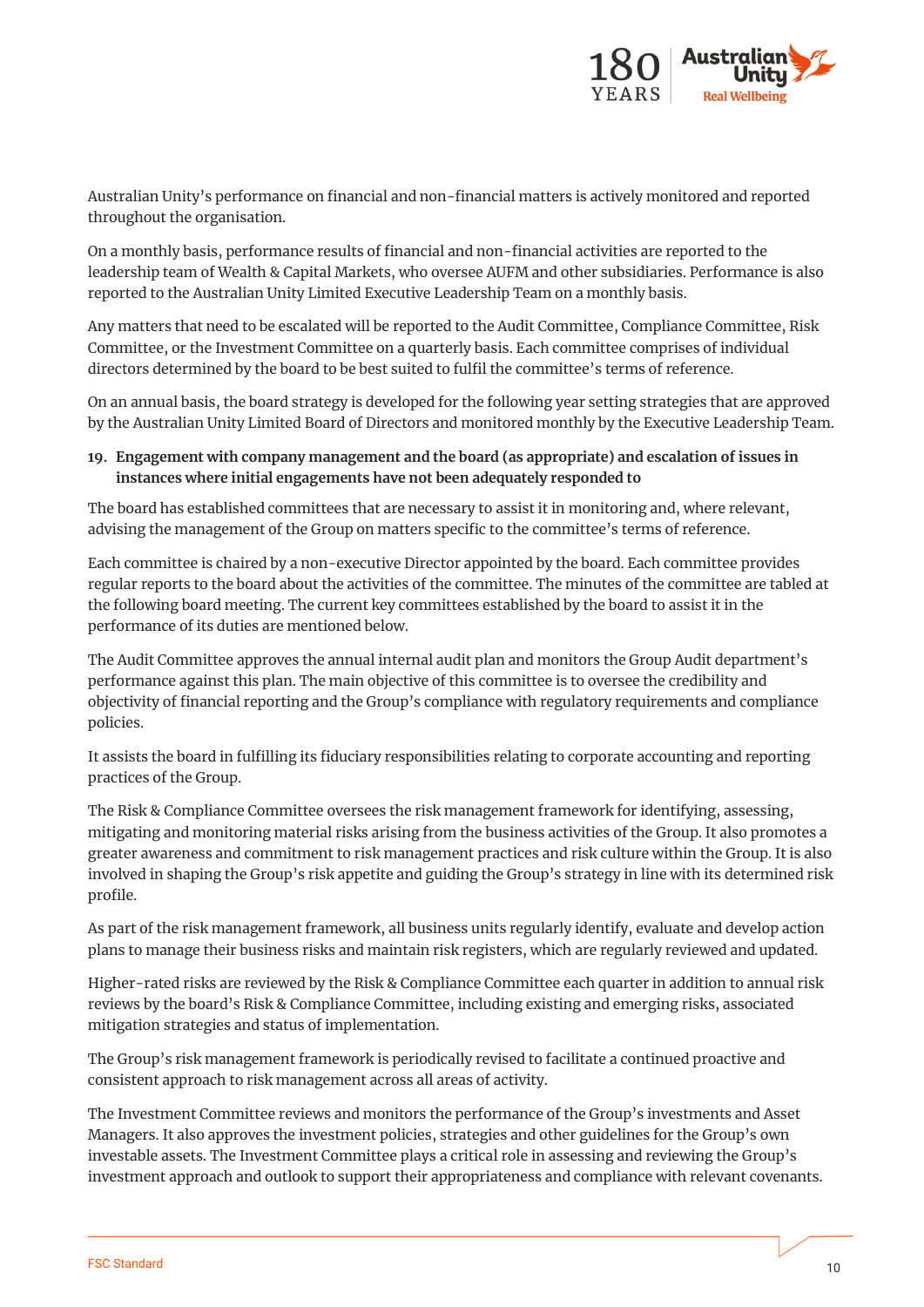

The Human Resources Committee (HR Committee) is responsible for assisting the board and Chair in relation to key appointments, remuneration, nomination and related matters. The HR Committee also recommends the performance measures, evaluation and remuneration of the Group Managing Director to the full board and approves the remuneration for Group Executives and financial control and reporting personnel as defined by the APRA standards.

The HR Committee also oversees the frameworks that enable the appropriate culture, workforce engagement, workplace diversity and representation of values, talent management and succession across the Group, and reviews the outputs of these frameworks at the appropriate time throughout the year.

The HR Committee works to ensure that the Group has remuneration policies and practices that fairly, responsibly and appropriately reward executives and employees. A majority of members of the HR Committee are independent non-executive directors.

All Asset Managers are unrestricted in reporting matters not dealt with and have an obligation to escalate issues to Risk & Compliance, the CEO Wealth & Capital Markets and the General Manager, Business Services, Product & Legal and to follow our Breach and Issues Management process.

# **20. Australian Unity's approach to considering Environmental. Social and Governance factors (risks and opportunities) and whether these considerations influence investment**

As the market is increasingly considering Environmental, Social and Governance (ESG) factors when investing assets, Australian Unity believes in applying a similar degree of scrutiny before buying assets, bonds or governments engaging in unsustainable activities.

Australian Unity's focus is to serve and enhance the wellbeing of its members, investors and the community. As part of the approach of wellbeing, Australian Unity aims to develop in funds that invest in companies which not only meet our investment return criteria, but also conduct their business and apply capital responsibly, giving full consideration to a range of ESG factors.

## **21. Decision-making and company engagement**

Methods and techniques can vary across investment styles, and different portfolio managers can treat similar ESG issues in different ways. Australian Unity seeks to align with investors' specific personal and social values without compromising returns over the long term.

Our Responsible Investment Objectives consider the following factors:

- Environmental—to minimise the environmental impact from operations and development;
- Labour—to ensure equal employment opportunity and the provision of a safe work environment;
- Social—to enhance the work environment for occupants and workers;
- Governance—to operate under a well-established set of corporate governance policies, which ensure compliance and optimise performance; and
- Ethical—to act with honesty and integrity.

Australian Unity may also guide the management of funds using criteria under a sustainability screen. The screening process provides a methodology resulting in a sustainability ranking that is intended to assess the impact of the investment from an ESG perspective.

The Australian Unity Sustainable Enhanced Cash Fund and the Altius Sustainable Bond Fund, in accordance with the Sustainability Policy, ensures investments undergo negative and positive screening processes, to determine the investment universe based on:

Companies that are automatically excluded for any negative primary business activities (e.g. armaments, uranium, thermal coal, gambling etc.);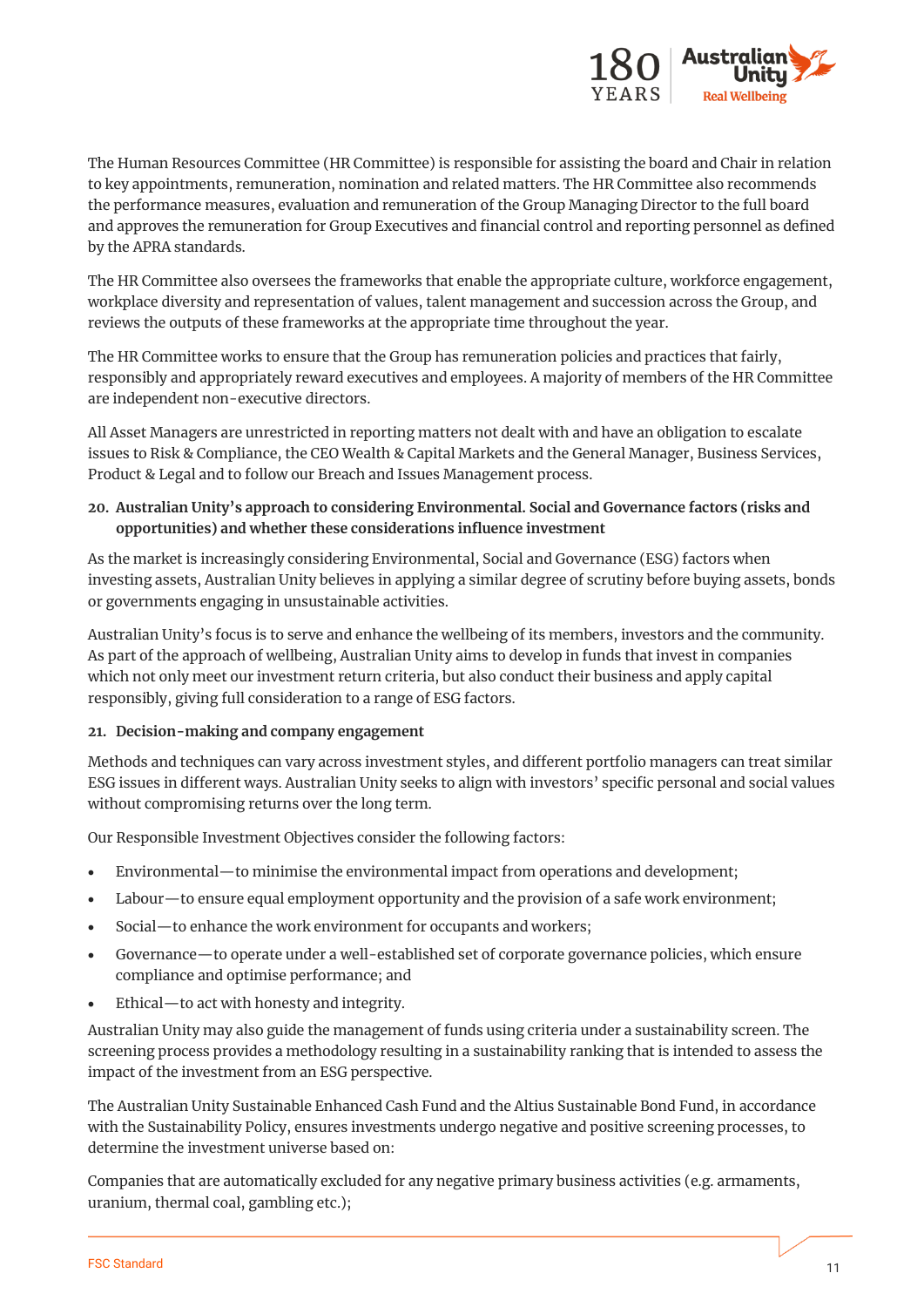

The remaining investment universe falls within the positively screened assets and are then given a sustainability ranking by the independent Sustainability Adviser (CAER) and materially ranked within the online investment management system. The online investment management system flags any blacklisted companies or business activities that may be involved in injustice, human rights infringements, unacceptable environmental practices etc; and

Low ranking companies are placed on a watch list and referred to the Sustainability Advisory Committee if they are to be included in the investment universe.

## **22. Proxy voting (see FSC Standard 13)**

Australian Unity has a defined Proxy Voting Policy that covers Australian Unity Funds Management and Australian Unity Property Limited (Reporting Entity). The policy is consistent with the Financial Services Council's Standard 13 Voting Policy, Voting Record and Disclosure and ASIC Regulatory Guide 148 Platforms that are managed investment schemes. The policy is approved by the Australian Unity Investment Committee under delegation of the Responsible Entities.

The guiding principle is that voting and other similar rights should be exercised, where practicable, in such a way that proxies are voted in the best interests

of scheme and to benefit fund members. Voting decisions will be made on a case by case basis by an assessment of the matter at hand and after taking various matters into consideration, including the likely effect on the scheme or benefit fund's investment performance.

In exercising these rights, the Responsible Entities take into account various factors such as:

- Votes cast will be cast in the best interests of scheme and benefit fund members
- Generally not voting in favour of resolutions or actions imposing differential voting rights, share classes or other anti-takeover provisions which seek to deter appropriate takeover offers
- If there is a preference to support and vote in favour of a Board or management recommendation, however, where a recommendation is not consistent with the policies of the Responsible Entity, the recommendation will not be supported;
- Not vote where they are excluded so by the Corporations Act or other laws, contravenes the FSC Blue Book or the ASX Corporate Governance Principles & Recommendations; or
- Any other issue or resolution which the Responsible Entity considers, on reasonable grounds, to be contentious or divisive having regard to media coverage, industry conventions and relevant laws.
- **23. Collaborative engagement with other investors, including involvement with industry groups and associations**

To ensure Australian Unity Wealth & Capital Markets maintains the breadth of knowledge and understanding of the Australian Funds market; we are actively engaged with other investors and are part of a number of industry groups and associations. Some of the industry groups we are part of include:

- Being a full member of the Financial Services Council (FSC), with the CEO of Wealth & Capital Markets being a Director of the FSC
- Member of the Property Funds Advisory
- Member of the Property Council of Australia; and
- Member of the Friendly Societies of Australia (FSA).

We are also a regular active contributor to regulatory groups, such as the Australian Prudential Regulation Authority ("APRA"), the Australian Securities and Investments Commission ("ASIC") and the Australian Competition and Consumer Commission ("ACCC"), to ensure our compliance meets regulatory standards and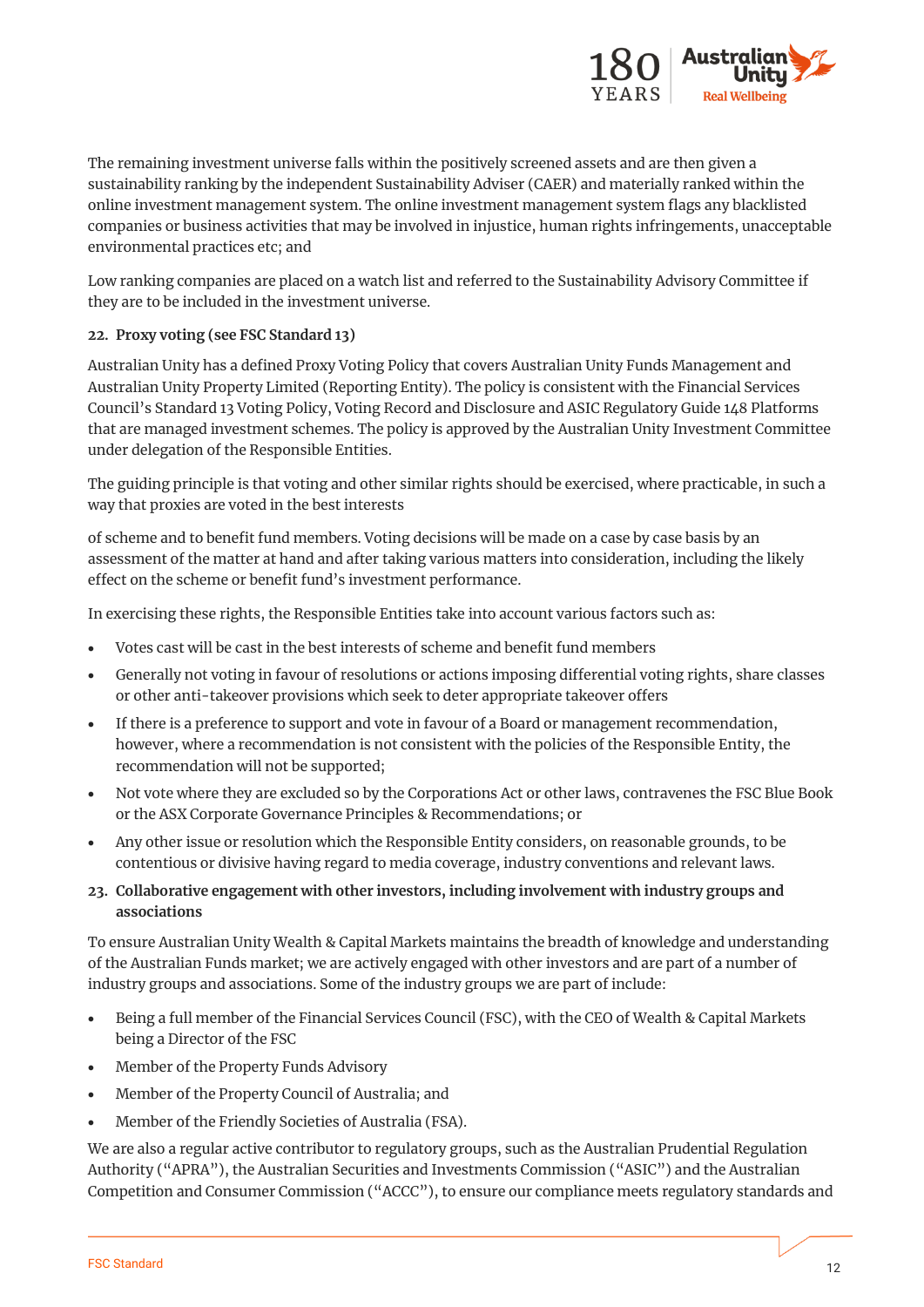

is in the best interests of our investors and community.

We participate willingly in constructive discussions with investors and industry groups about strategy, performance, quality of management, values, risk profiles and other relevant issues with a view to achieving improvements to enhance investor value.

#### **24. Principles used for policy advocacy including participation with industry groups and associations**

Australian Unity Limited continues to advocate for thoughtful and practical social and economic policy and, where relevant, participation with industry groups and associations to the market place. We take our opportunities to do this in both public and private settings, offering policymakers and associations what we believe to be a reasoned, measured and practically experienced voice in policy considerations across the broad areas in which we operate.

#### **25. Approach to client engagement, education and communication regarding asset stewardship**

Australian Unity is well positioned to grow its businesses in response to the growing social infrastructure challenge, and it has significant strategic ambitions to do so. Australian Unity's corporate form as a mutual allows for a longer term perspective on social infrastructure investment decisions compared to shareholderlisted corporations, which may face the competing interests of customers seeking lower prices and shareholders focused on shorter-term profit maximisation and annual dividend returns. Australian Unity's business strategy is founded on building community value, which comprises the triple aim of commercial sustainability, value to the investor and a demonstrable contribution to community wellbeing.

Australian Unity's Wealth & Capital Markets platform offers a comprehensive range of financial products and services designed to improve the financial wellbeing of investors, while connecting communities. Its expertise in property, combined with long experience in sourcing funds in equity and debt capital markets, means we are well placed to play a meaningful role in addressing Australia's social infrastructure challenge.

A positive investor experience, where the investor is fully informed about the products and their advisers, is the key to long term growth. This is why we attract competent staff who align to our purpose and who help people thrive. We also provide investors with the ability to be able to provide informed choices on their investment options using the following form of communication:

- Relationship management via Advisers, dedicated staff and call centre
- Phone and e-mail addresses are publically available on the website and within information brochures, market updates, investor letters/communications and Fund announcements
- Australian Unity participates in and provides various seminars and updates to investors and market commentary on a regular basis
- Quarterly or six monthly investor updates are provided to investors and are available on the Australian Unity website. Australian Unity also regularly provides announcements, additional fund information, fund profiles, tax information and fund updates on their website; and
- Fund performance is regularly updated to show daily and monthly movements so that investors can make an informed choice on what fund to invest in. All Fund information and Product Disclosure Statements contain relevant Investor and Adviser contact information for ease of communication.

## *A complete version of The FSC Standard: Principles of Internal Governance and Asset Stewardship is provided as Appendix 1.*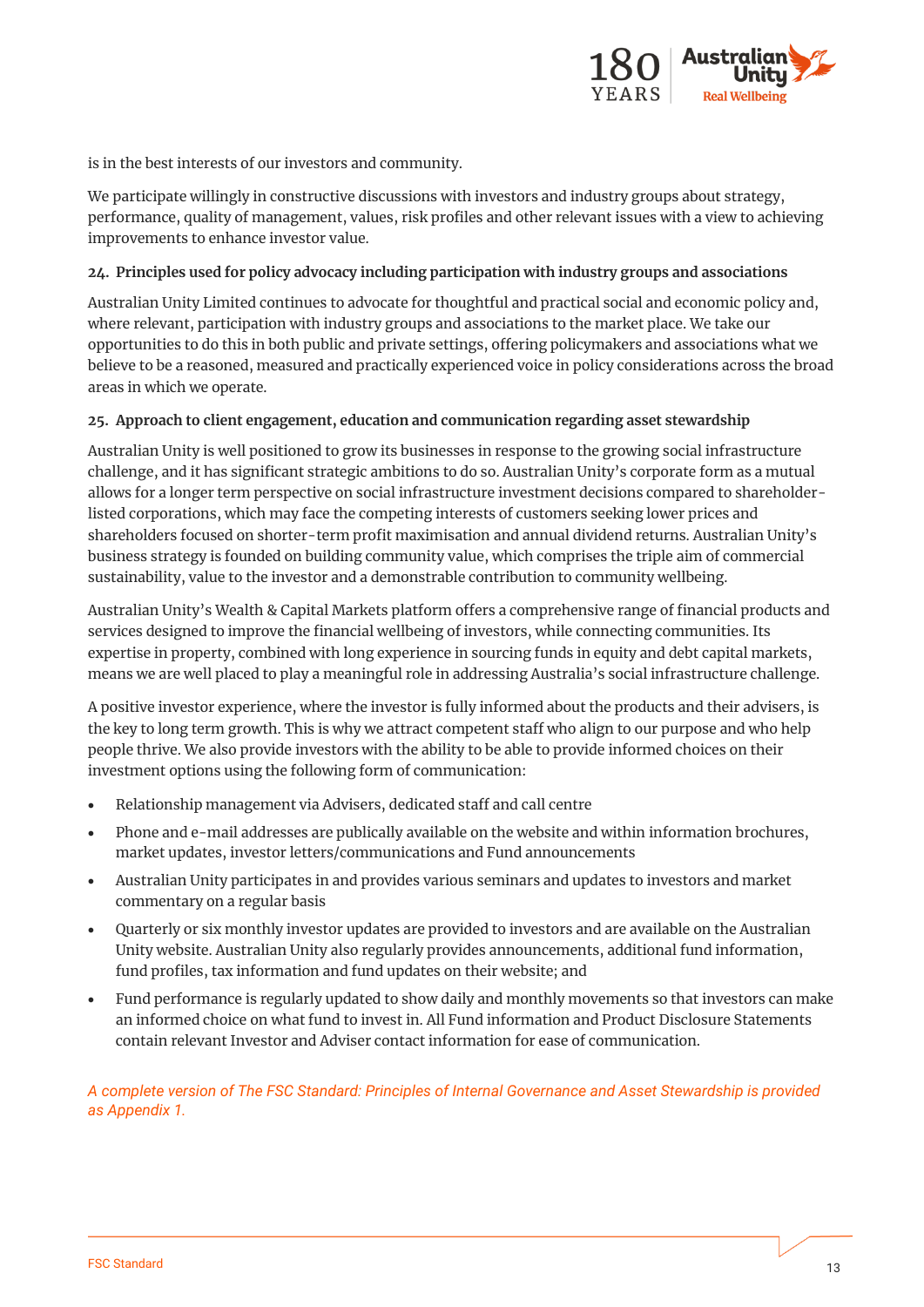



# **FSC Standard No.23 – Principles of Internal Governance and Asset Stewardship**

**July 2017**

| Relevance and purpose<br>of this draft Standard: | This Standard has been drafted to provide quidance to FSC Members who undertake the<br>role of Asset Managers in setting and achieving best practice in fulfilling their fiduciary<br>responsibility as custodians of<br>one of the largest pools of managed funds in the world.                                                                                                              |
|--------------------------------------------------|-----------------------------------------------------------------------------------------------------------------------------------------------------------------------------------------------------------------------------------------------------------------------------------------------------------------------------------------------------------------------------------------------|
| Date of this Standard                            | <b>July 2017</b>                                                                                                                                                                                                                                                                                                                                                                              |
| <b>Next Review Date</b>                          | <b>By June 2021</b>                                                                                                                                                                                                                                                                                                                                                                           |
| Commencement:                                    | This Standard commences from 1 January 2018, with a 6 month transition period.<br>The Standard is mandatory for FSC Full Members from 1 July 2018. Accordingly FSC Full<br>Members must provide sign-off on compliance with this Standard for the FSC<br>Compliance Year 1 July 2018 to 30 June 2019 (such sign-off being due around<br>September 2019).<br>Earlier compliance is encouraged. |
| <b>Application of this</b><br>Standard:          | The Standard has been prepared for FSC Members who as Asset Managers (also known<br>as Investment Managers or Fund Managers) undertake the role of institutional investors<br>of assets.                                                                                                                                                                                                      |
| <b>ANNEXURE A</b>                                | Relevant FSC Standards.                                                                                                                                                                                                                                                                                                                                                                       |
| <b>ANNEXURE B</b>                                | Relevant FSC Guidance Notes                                                                                                                                                                                                                                                                                                                                                                   |

## **Table of contents**

Title This Standard (the Standard) may be cited as FSC Standard No 23: Principles of Internal Governance and Asset Stewardship

#### Definitions

In this Standard:

- Asset Manager (also known as Investment Managers or Fund Managers) refers to FSC Full Members who manage, or who have been appointed to manage, the investment of funds by clients of the Asset Manager.
- Member means full member of the Financial Services Council Limited (FSC), which usually would be the Australian domiciled Asset Manager, operating in Australia.

#### **Part One: Development of the Standard**

- 1.1 Executive Summary and Key Principles
- 1.2 Effective Date
- 1.3 Application of this Standard where FSC Member undertakes asset management.

#### **Part Two: The Principles**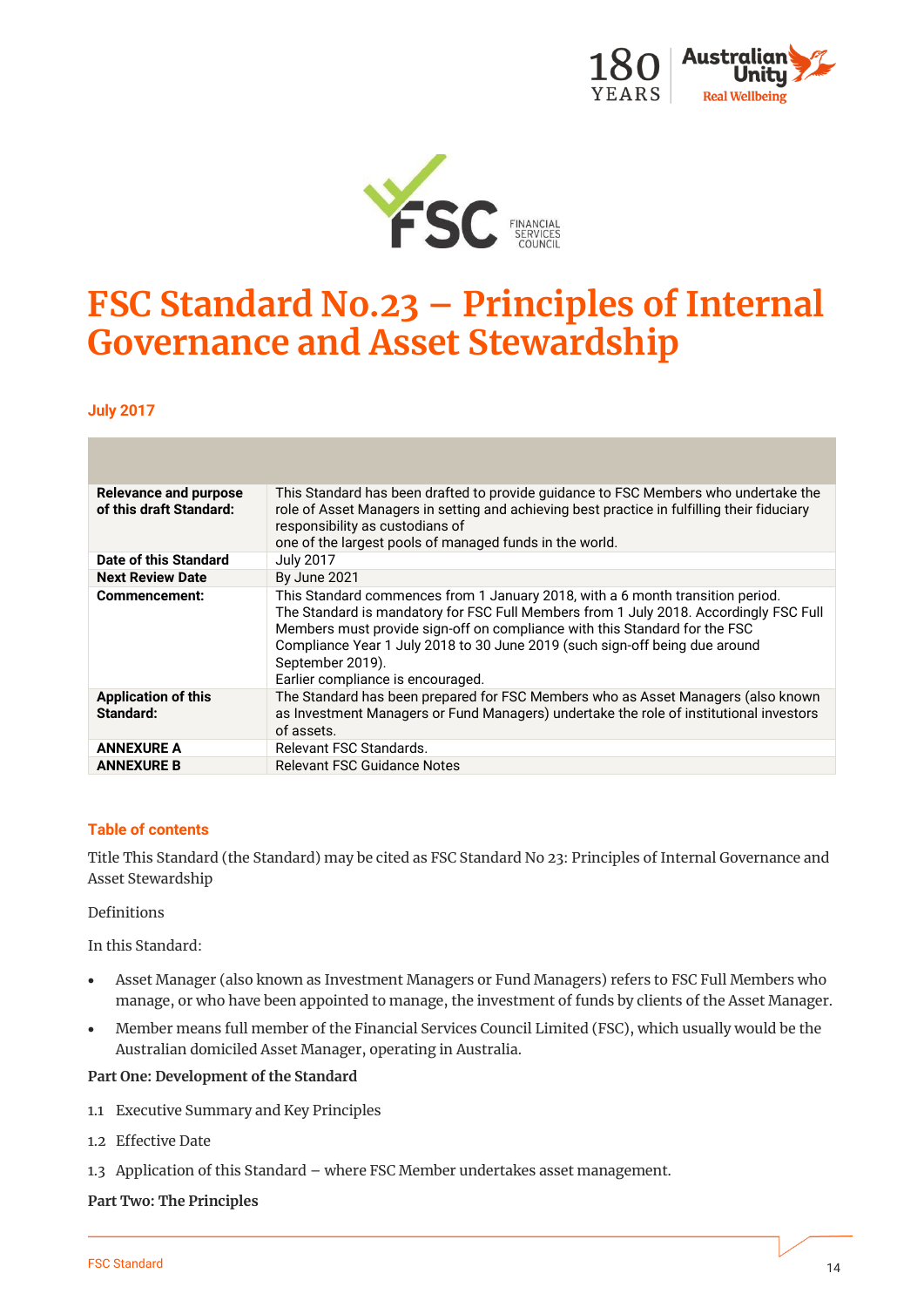

- 2.1 Statement of purpose
- 2.2 Context and rationale
- 2.3 Scope of the Principles
- 2.3.1 Organisational and Investment Approach
- 2.3.2 Internal Governance
- 2.3.3 Asset stewardship
- 2.4 Compliance with this Standard

#### **Part Three: Annexure**

#### **A. FSC Compulsory Standards**

- FSC Standard No 1: Code of Ethics and Code of Conduct
- FSC Standard No 13: Voting Policy, Voting Records and Disclosure
- FSC Standard No 20: Superannuation Governance Policy

#### **Governance**

#### **B. FSC Guidance Note**

• FSC Guidance Note 30: ESG Reporting Guide for Australian Companies

#### **Part one—development of the standard**

#### 1.1 **Executive Summary and Key Principles**

The FSC Standard: Principles of Internal Governance and Asset Stewardship has been developed for FSC Asset Manager Members in order to:

- Encourage higher standards of internal governance and stewardship practices;
- Provide better information for clients and other stakeholders; and
- Raise the quality and standing of Australia's financial services internationally.

Asset Managers are in a key position, as they undertake their role as custodians of significant amounts of capital on behalf of their clients, to ensure that responsible management and robust corporate governance practices form the basis of both their internal and external stakeholder interactions.

Although stewards codes have been developed in a number of overseas jurisdictions, we believe it is important not only to adopt high standards consistent with other leading capital markets, but that by instilling broader and deeper governance principles, it will be possible to strengthen consumer confidence in Australian financial services and ensure long term sustainability of the industry.

The Standard requires a non-prescriptive disclosure for best practice, utilising a 'comply or explain' rationale, where Asset Managers will, where relevant within their business practices, be required to either describe the policy underlying their practices or explain why they are not relevant to them.

This disclosure will be readily available in one location on the Asset Manager's public website.

As is the case with all FSC Standards, compliance will be mandatory for all FSC Asset Manager Members and those undertaking asset management activities.

#### **The Key Principles of the Standard**

1. **Organisational and Investment Approach**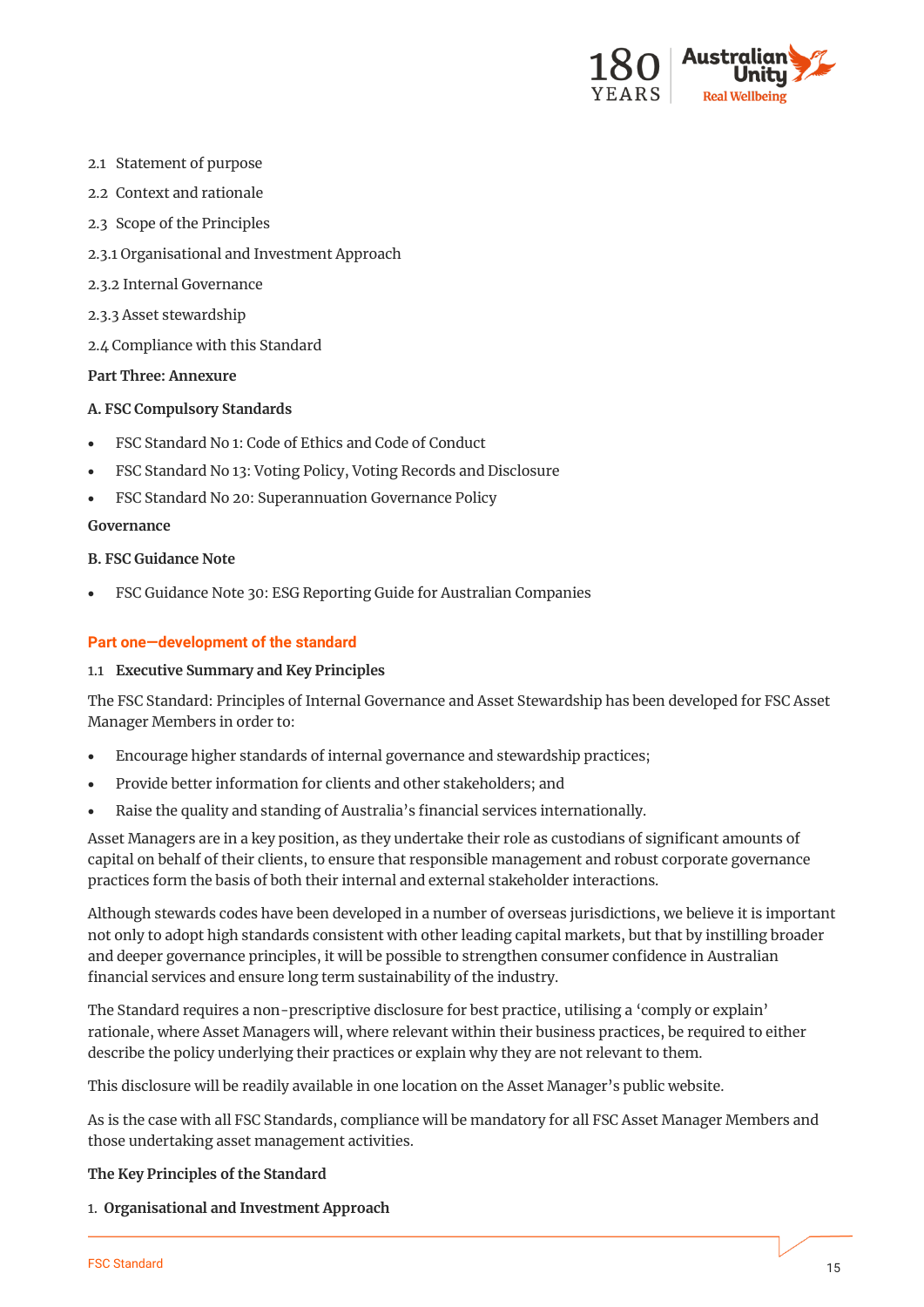

Asset Managers should clearly state the purpose, values and underlying investment philosophy or approach of their organisation. Asset Managers should be transparent about their organisation's ownership, structure, internal governance and experience and competencies of its key staff [See 2.3.1.]

## 2. **Internal governance**

Asset Managers should either publicly disclose their policies or provide a clear description of their approach to key aspects of internal governance and management of business activities which could impact client assets [See 2.3.2.]

# 3. **Asset stewardship**

# **Asset Stewardship**

Asset Managers should provide a description of their approach to asset stewardship and exercise effective asset stewardship on behalf of their clients. Asset Managers should encourage the companies in which they are invested to meet the highest standards of governance, as well as ethical1 and professional practices. They should provide a description of their approach to monitoring and engaging with investee companies and the connection between monitoring, engagement, proxy voting and investment decision- making.

Asset Managers should endeavour to hold boards and management accountable where they fail to maintain acceptable standards [See 2.3.3.]

# 1.2 **Effective date**

The effective date of this Standard will be 1 January 2018 from which time compliance with this Standard will commence with a transitional period of 6 months. The Standard will then become mandatory from 1 July 2018 and be subject to annual FSC compliance certification. However, earlier compliance with this Standard is permitted and encouraged.

A complete version of The FSC Standard: Principles of Internal Governance and Asset Stewardship document (the "Principles") will be required to be published on the Asset Manager website by no later than 1 July 2018.

# 1.3 **Application of this Standard— when FSC Member undertakes asset management**

In this Standard, "Asset Manager" (also known as Investment Managers or Fund Managers) is a term used to describe an institution which has responsibility for managing, or overseeing the management of assets of clients. This Standard applies to any FSC Member who is an Asset Manager or undertakes asset management activities. Below is a table summarising when this Standard applies and when it does not.

While this Standard is mandatory for asset managers as set out below, the FSC encourages other institutional investors including superannuation funds and 'manager of managers' to also disclose in accordance with the Standard to the extent that it applies to them. For example where they have assumed the proxy voting rights from their asset managers, where they conduct direct engagement activities or in the appointment of investment managers or other third parties to conduct stewardship activities on their behalf.

This Standard also applies to FSC Members in their capacity as responsible entities of registered managed investment schemes or trustees of unregistered schemes where the FSC Member in that capacity undertakes asset management (or asset management of part of the assets of the scheme or trust) (that is, the responsible entity or trustee undertakes asset management itself rather than out- sourcing all asset management of the scheme/trust to another entity). The Standard applies in this case as the responsible entity/trustee is in that capacity, an Asset Manager. The internal governance of the Asset Manager refers to the governance and management of the Australian domiciled Asset Manager, operating in Australia.

This Standard does not apply to the "Client" of the Asset Manager or the "Asset Owner" where they have outsourced all of the investment management/asset management to the Asset Manager (other than currency hedging/overlay and interest rate hedging). This may include APRA regulated entities (such as RSE Licensees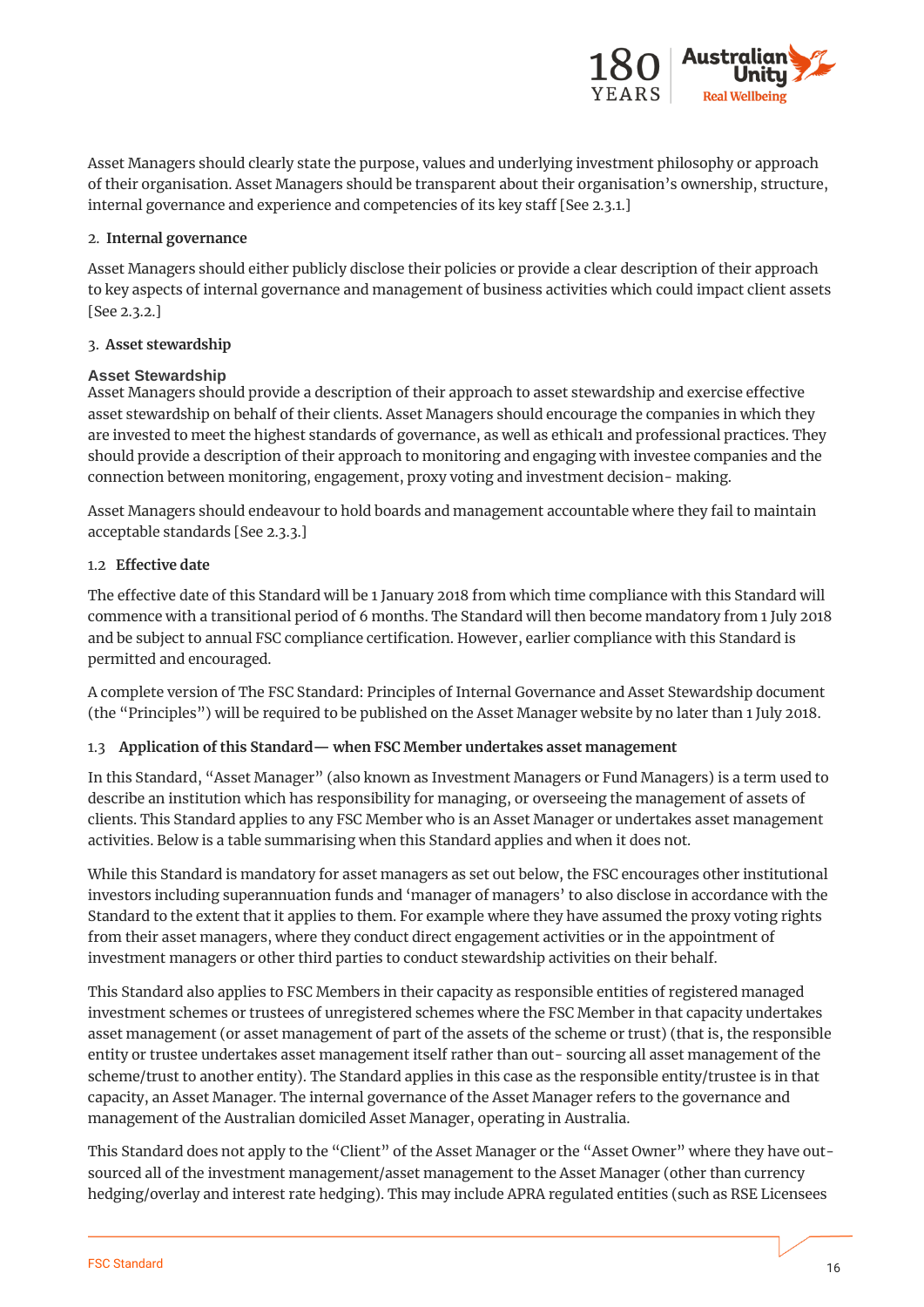

(superannuation) or life insurance companies) or 'manager of manager' investment strategies. This is the case even if the Client is an FSC member. In this case, the intention is that the Asset Manager, who has control of investment decisions, will be bound by this Standard.

However, asset owners can and do undertake Stewardship either directly, by assuming proxy voting responsibilities or conducting direct company engagement, or indirectly through the appointment of managers and other services providers. We would encourage asset owners to disclose in accordance with this Code to the extent that it is relevant to them so that the ultimate beneficiaries can better understand how stewardship is conducted for their assets. If an asset owner undertakes internal investment management activities, they should comply with the Standard for at least those assets.

1 Please see ASX Corporate Governance Principles and Recommendations (3rd edition) definition of 'acting ethically' under Principle 3.

#### **Application of this Standard: Summary table**

Below is a summary table of when this Standard applies or does not apply:

| <b>FSC Member/Entity</b>                                                                                                                                                      | <b>How is Asset Management</b><br>performed                                                                                                                                                                                                                                                                                                                                                               | Does this Standard apply to<br>that Entity                                                                                                                                                                                                                                                                                                                                                                                                                                                        |
|-------------------------------------------------------------------------------------------------------------------------------------------------------------------------------|-----------------------------------------------------------------------------------------------------------------------------------------------------------------------------------------------------------------------------------------------------------------------------------------------------------------------------------------------------------------------------------------------------------|---------------------------------------------------------------------------------------------------------------------------------------------------------------------------------------------------------------------------------------------------------------------------------------------------------------------------------------------------------------------------------------------------------------------------------------------------------------------------------------------------|
| <b>Asset Manager managing assets</b><br>for clients of the Asset Manager.                                                                                                     | By the Asset Manager.                                                                                                                                                                                                                                                                                                                                                                                     | If the Asset Manager is an FSC<br>Member, then this Standard<br>applies to the Asset Manager.                                                                                                                                                                                                                                                                                                                                                                                                     |
| (Asset Management outsourced<br>by a responsible entity/trustee):<br>Responsible entity of a registered<br>scheme or trustee of an<br>unregistered scheme/ wholesale<br>trust | The responsible entity/trustee appoints an<br>external Asset Manager or a number of<br>external Asset Managers to manage all of the<br>assets of the Scheme/trust (other than<br>currency management/ overlay or interest<br>rate hedging). The responsible entity/trustee<br>does not itself undertake any asset<br>management (other than currency<br>management/ overlay or interest rate<br>hedging). | This Standard does not apply to<br>the responsible entity/trustee in<br>its capacity as responsible<br>entity/trustee of the registered<br>scheme/trust.<br>While not mandated for these<br>entities, the FSC encourages<br>these entities to disclose in<br>accordance with the Standard<br>to the extent that it is relevant.<br>If the external Asset<br>Manager(s) appointed by the<br>responsible entity/trustee is an<br>FSC Member, then this<br>Standard applies to the Asset<br>Manager. |
| (Asset Management In-sourced<br>- in whole or part): Responsible<br>entity of a registered scheme or<br>trustee of an unregistered<br>scheme/wholesale trust                  | The responsible entity/trustee undertakes<br>some (or all) of the asset management<br>activities of the registered scheme/trust (in<br>addition to currency management/overlay or<br>interest rate hedging).                                                                                                                                                                                              | If the responsible entity/trustee<br>is an FSC Member, then this<br>Standard applies to the<br>responsible entity/trustee in its<br>capacity as responsible<br>entity/trustee of the registered<br>scheme/trust. In this case, the<br>responsible entity/trustee is an<br>Asset Manager.                                                                                                                                                                                                          |
| ("Platform"/"Investment<br>Wraps"): Responsible Entity of an<br><b>IDPS-like Scheme or an IDPS</b><br><b>Operator</b>                                                         | The responsible entity is the<br>responsible entity of an IDPS- like Scheme but<br>the responsible entity does not undertake<br>discretionary investment management as the<br>investment instructions are provided to the<br>responsible entity by the client/member of the<br>IDPS-like Scheme. Similarly for an IDPS<br>Operator which does not undertake<br>discretionary investment management.       | If the responsible entity of the<br>IDPS-like Scheme (or the IDPS<br>Operator) does not undertake<br>discretionary investment<br>management because the<br>client/member of the IDPS-like<br>scheme (or client of the IDPS<br>Operator) provides the<br>investment instructions to the<br>responsible entity (or IDPS                                                                                                                                                                             |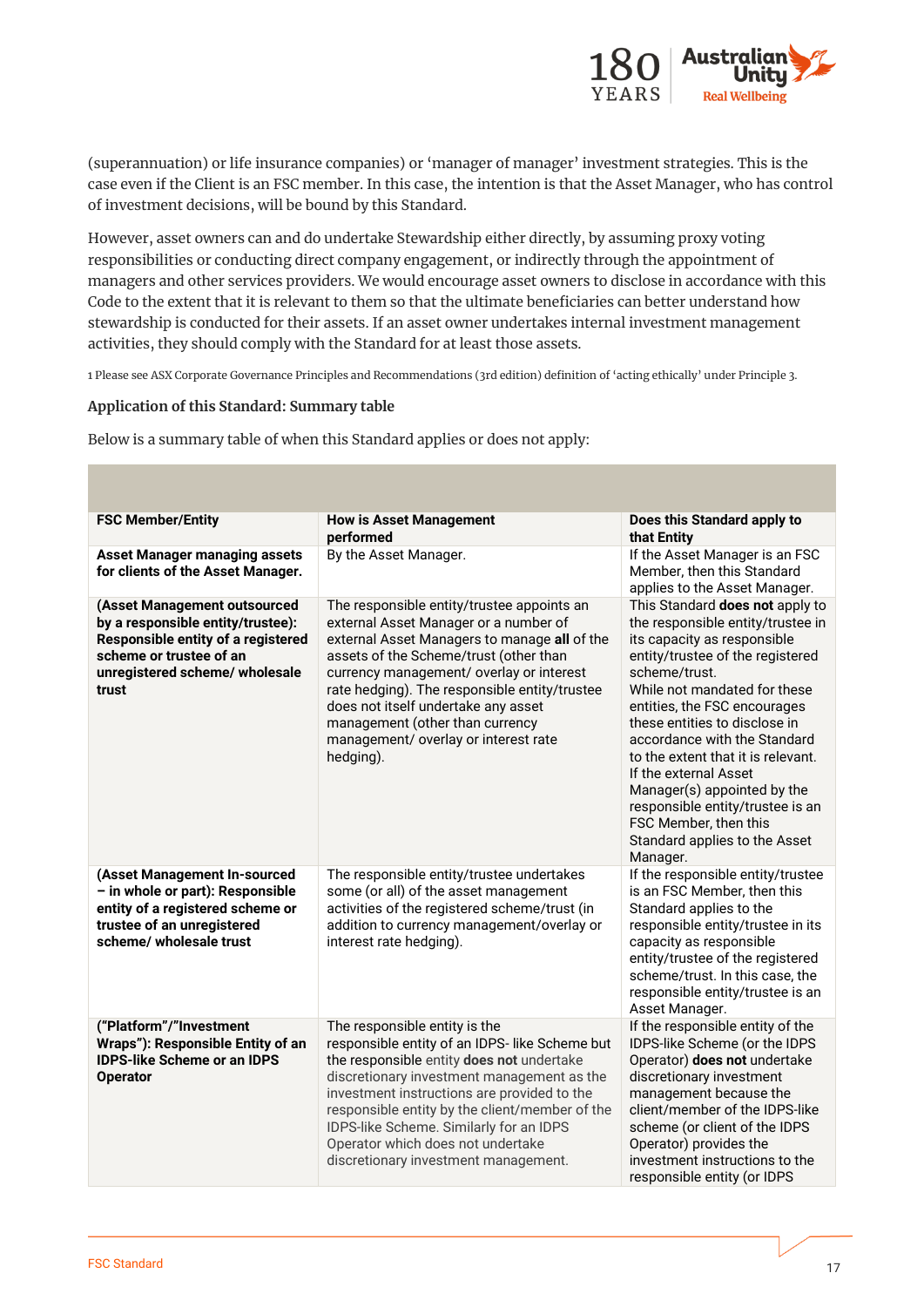

|                                      |                                                                                                                  | Operator), then this Standard<br>does not apply to the<br>responsible entity/IDPS<br>Operator.                                                                                                                                                                                                                                                                                                                                                                                                                                                                                       |
|--------------------------------------|------------------------------------------------------------------------------------------------------------------|--------------------------------------------------------------------------------------------------------------------------------------------------------------------------------------------------------------------------------------------------------------------------------------------------------------------------------------------------------------------------------------------------------------------------------------------------------------------------------------------------------------------------------------------------------------------------------------|
| <b>RSE Licensee (superannuation)</b> | This Standard does not apply to RSE<br>Licensees who outsource all of their<br>investment management activities. | This Standard does not apply to<br>RSE Licensees who outsource<br>all of their investment<br>management activities. If the<br>RSE Licensee is an ESC<br>Member, then the RSE Licensee<br>must comply with FSC<br>Standard 20 Superannuation<br>Governance Policy.<br>While not mandated for these<br>entities, the FSC encourages<br>these entities to disclose in<br>accordance with the Standard<br>to the extent that it is relevant.<br>If an asset owner (RSE<br>licensee) undertakes internal<br>investment management<br>activities, they should comply<br>with the Standard. |
| Life insurance company               | This Standard does not apply to<br>life insurance companies.                                                     | This Standard does not apply to<br>life insurance companies.                                                                                                                                                                                                                                                                                                                                                                                                                                                                                                                         |

This Standard applies to FSC Members (other than RSE Licensees (superannuation) who outsource all of their investment management activities or life insurance companies) who undertake institutional investment or are Asset Managers in relation to their own operations. The Standard establishes a formal framework for a sound approach to internal governance and asset stewardship.

The Standard adopts a non-prescriptive 'comply or explain' approach. The Financial Services Council acknowledges that some Asset Managers may have circumstances within their business practices where disclosure for certain elements of this Standard will simply take the form of reference to their current practices, or reference as to why those particular elements are not relevant to their business practice. In these circumstances, disclosure should take the form of a direction to the reader to a particular section of the Asset Manager's website and should clearly explain the Asset Manager's policy in regard to that element.

For this reason, the Principles will take different formats for each Asset Manager. However, it must be published on the Asset Manager's website and have each relevant area outlined, explained or linked in one document or webpage.

## **Part two—The principles**

#### 2.1 **Statement of purpose**

As the peak representative body for the Australian financial services industry, the Financial Services Council (FSC) sets standards of best practice for the industry.

The FSC represents Australia's retail and wholesale funds management businesses, superannuation funds as well as financial advisory networks, life insurers, trustee companies and public trustees.

Asset Managers in Australia have an obligation to operate to a standard that is deserving of the right to manage client assets. Asset Managers must operate to governance standards that are not dissimilar, in principle, to the standards that are expected of investee companies. In demonstrating that they do, Asset Managers should abide by certain principles of internal governance and oversight and manage their own affairs accordingly.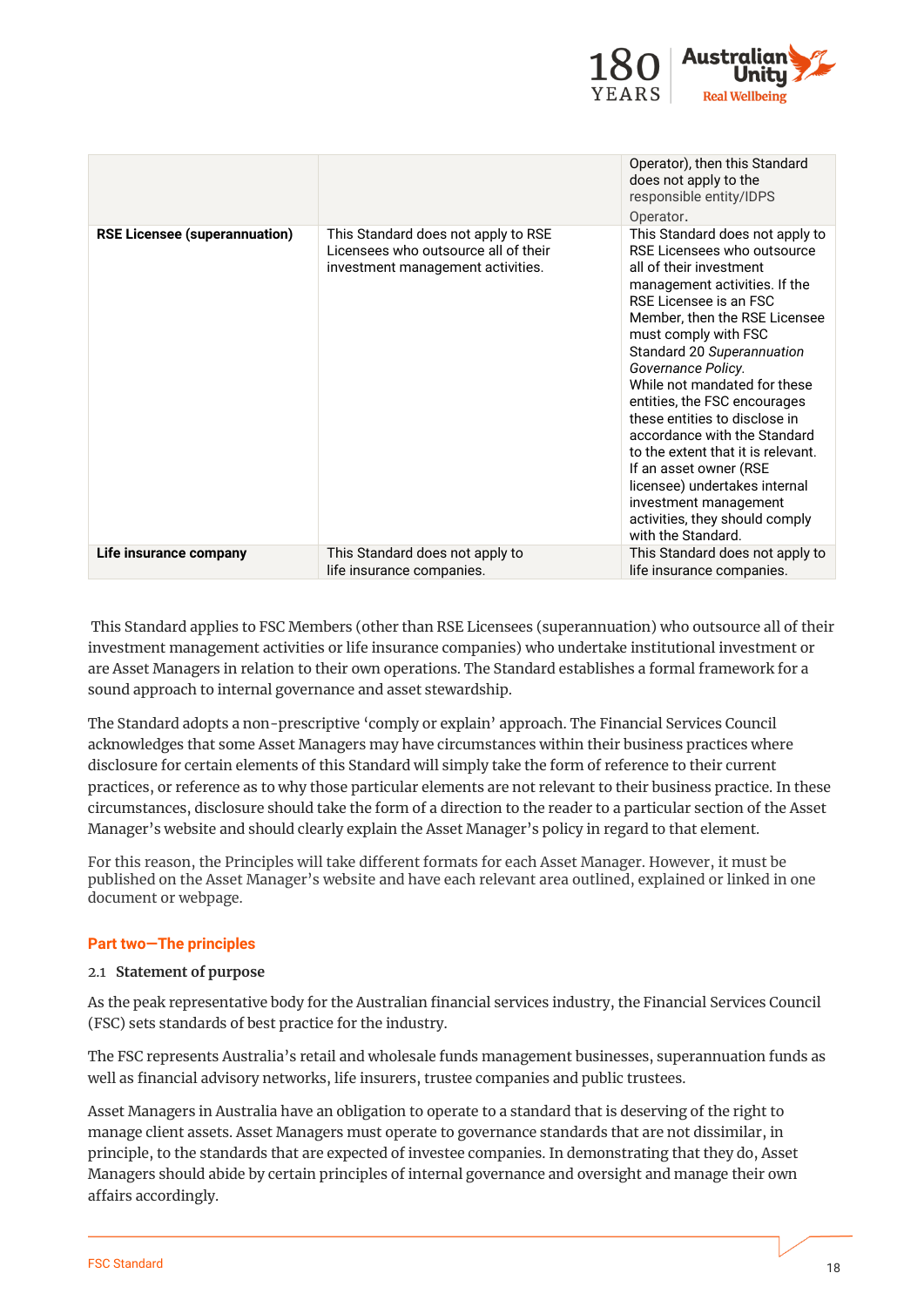

In addition, as stewards of client capital, Asset Managers must exercise their ownership rights and responsibilities including monitoring company performance, engaging with companies and voting proxies. Clients and investee companies have a right to know how Asset Managers approach these important issues.

The FSC Standard: Principles of Internal Governance and Asset Stewardship has been developed to:

- Encourage higher standards of internal governance and stewardship practices;
- Provide better information for clients and other stakeholders; and
- Raise the quality and standing of Australia's financial services internationally.
- 2.2 **Context and rationale**

Stewardship is the careful and responsible management of something entrusted to one's care. The first formal asset management stewardship code appeared in the UK in 2010. Since its launch a wide- ranging debate regarding asset managers' role as stewards and the subsequent evolution of codes of practice has occurred across the globe.

Stewardship codes exist in other jurisdictions including the Netherlands, Switzerland, South Africa, Singapore, Japan and across Europe as articulated in the EFAMA Code for External Governance. As well, a number of other markets outside Australia are formulating their own codes.

The FSC Standard: Principles of Internal Governance and Asset Stewardship replaces FSC Guidance Note No 2: "The Blue Book" Corporate Governance: A Guide for Fund Managers and Corporations. The Standard has been designed to encourage the adoption of high standards that are consistent with other leading capital markets. However, unlike other stewardship codes which focus on asset stewardship and conflicts of interest, the FSC Standard takes a broader view and also includes the internal governance of the Asset Manager.

The FSC has taken this broader approach because our members believe that the careful and responsible management of clients' assets requires foundations built on good practices and robust internal governance. This code is therefore split into the following sections:

- 1. Organisational and investment approach;
- 2. Internal governance; and
- 3. Asset stewardship.

The Standard is essentially a disclosure based standard which requires FSC Members to bring together or disclose in a single concise place, their approach to internal governance and asset stewardship. The Standard is related to other FSC Standards, namely FSC Standard 1: Code of Ethics and Code of Conduct, FSC Standard 13: Voting Policy, Voting Records and Disclosure and FSC Standard 20: Superannuation Governance Policy.

Like Stewardship Codes in other countries and the ASX Corporate Governance Council's Corporate Governance Principles and Recommendations, this Standard uses a 'comply or explain' approach, where Asset Managers will, where relevant within their business practices, be required to either describe their practices or explain why they are not relevant to them. In their disclosure, Asset Managers are able to refer to other public documents by providing links to their website.

Rather than adopting a prescriptive disclosure approach the Standard requires a principles-based disclosure for best practice. Rather than dictate the way in which Asset Managers should discharge their stewardship obligations, the Standard instead sets out 'markers of good practice' that Asset Managers should use to describe their approach. By making these disclosures public we believe good practice will develop organically and change over time as the market evolves.

## 2.3 **Scope of the Principles**

2.3.1 **Organisational and Investment Approach**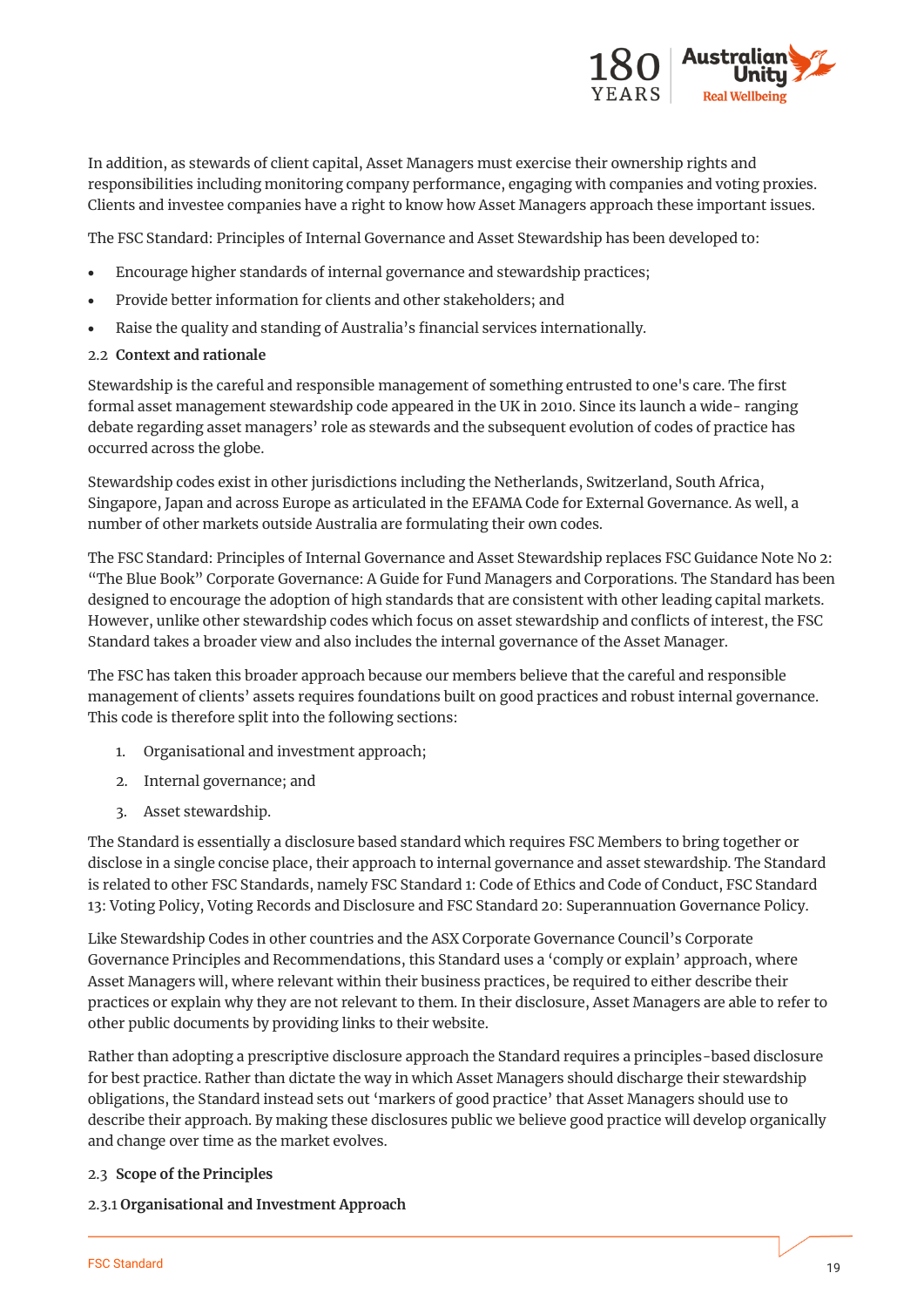

Clients of Asset Managers should understand the purpose and values, including the underlying investment philosophy or approach, of the Asset Managers to whom they entrust capital. A clear statement in this regard will allow clients to assess the actions of their manager against their stated purpose.

Asset Managers should be transparent about the organisation's ownership, structure, internal governance and the experience and competencies of its key personnel. Asset Managers should also clearly articulate how they manage conflicts of interests and ensure ongoing alignment with clients' interests.

Material changes to these structures or key personnel should, as soon as practicable, be communicated to clients and updated in the firm's governance and stewardship disclosure.

Appropriate disclosure should include, but is not limited to:

- 1. A description of the distinguishing features of the Asset Manager and how these features are directed towards achieving client objectives;
- 2. An explanation of how the Asset Manager aligns its purpose and values with its duty to clients;
- 3. An overview of the ownership, management and governance structures of the organisation;
- 4. An overview of the key management and investment personnel within the organisation; and
- 5. Explain how the Asset Manager ensures client assets are managed in accordance with their investment strategies and how conflicts of interest are managed.

#### 2.3.2 **Internal Governance**

Governance is the framework of rules, relationships, systems and processes within and by which authority is exercised and controlled in corporations and the mechanisms by which the organisation and its people are held to account. While stewardship is often focused on the corporate governance of entities that the Asset Manager is invested in, effective internal governance and stewardship requires the Asset Manager to also have robust internal governance practices to ensure they always act responsibly, act in clients' interests and treat clients fairly.

Asset Managers should provide a publicly available and concise description of their approach to the following areas of their business. If any of the following are not applicable, the Asset Manager should explain why that is the case. Asset Managers should refer to other publicly available information (e.g. policies) in their disclosure.

Asset Managers should either publicly disclose their policies or provide a clear description of their approach to managing business activities which could impact client assets. Disclosure is not expected to be to the extent that proprietary information or intellectual property is released but rather a description of the Asset Manager's approach to governance.

Asset Managers should outline their policy position in regard to their business activities.

Appropriate disclosure should include, but not be limited to:

- 1. Ethical conduct and professional practice;
- 2. Personal trading;
- 3. Management of conflicts of interest to ensure client interests take priority (including gifts and entertainment);
- 4. Risk management and compliance;
- 5. Error correction policy;
- 6. Brokerage and commissions;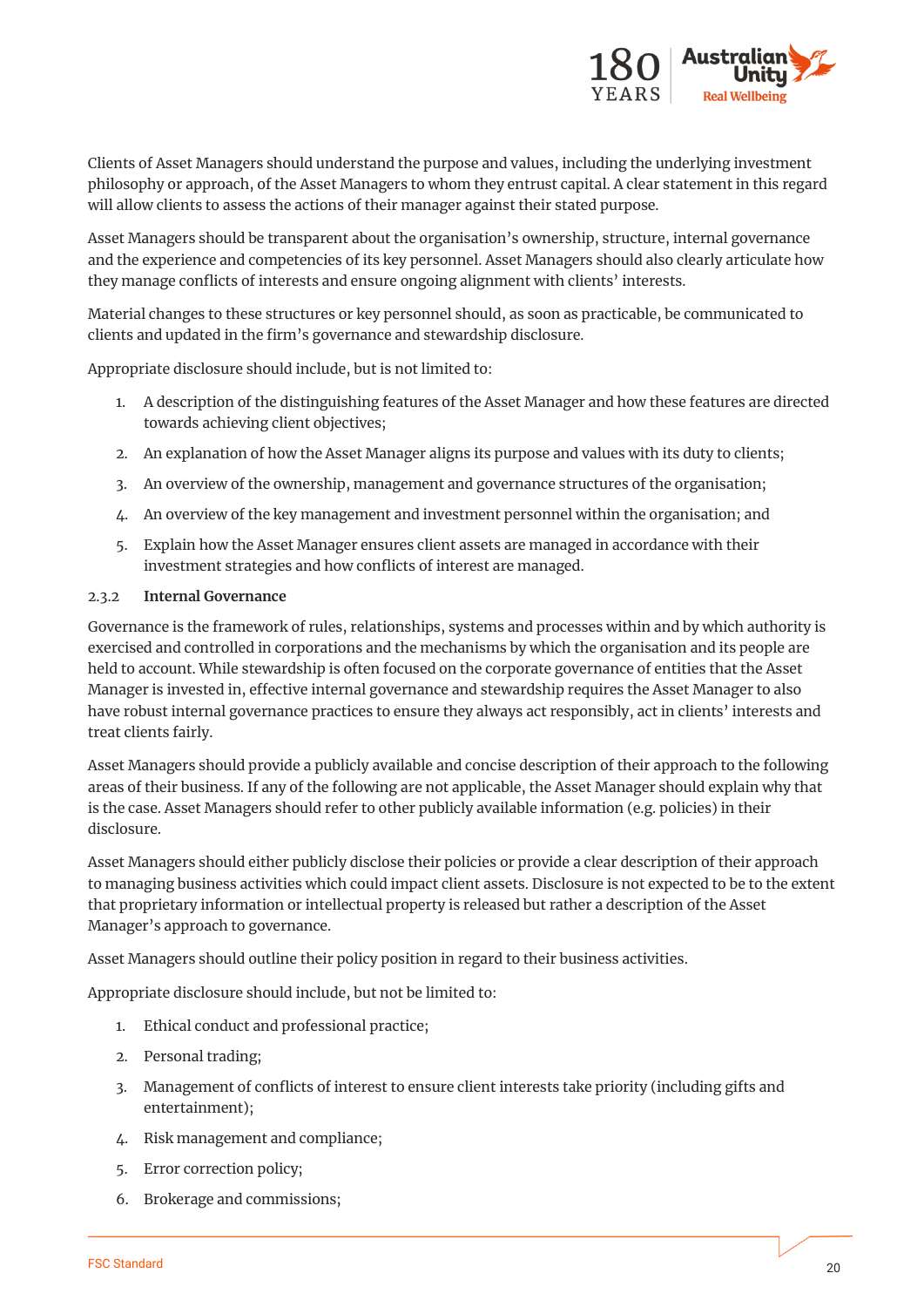

- 7. Equitable asset valuation and pricing;
- 8. Best execution and trade allocation;
- 9. Remuneration policy
- 10. Whistle-blower protection policy;
- 11. Training and development; and
- 12. Complaints and dispute resolution.

#### 2.3.3 **Asset stewardship**

Asset Managers should exercise effective asset stewardship on behalf of their clients.

They should encourage the companies in which they are invested to meet the highest standards of governance, as well as ethical2 and professional practices. Asset Managers should use the tools available to them to encourage improving practices and endeavour to hold boards and management accountable where they fail to maintain acceptable standards.

Asset Managers should provide a description of their approach to asset stewardship which includes monitoring and engaging with investee companies and the connection between monitoring, engagement, proxy voting and investment decision-making.

Disclosure should include the Asset Manager's approach where relevant to the following stewardship activities and the governance and oversight associated with each one:

- 1. Monitoring of company performance on financial and non-financial matters;
- 2. Engagement with company management and the board (as appropriate) and escalation of issues in instances where initial engagements have not been adequately responded to;
- 3. Approach to considering Environmental, Social and Governance factors (risks and opportunities) and whether these considerations influence investment decision-making and company engagement;
- 4. Proxy voting (see FSC Standard 13);
- 5. Collaborative engagement with other investors including involvement with industry groups and associations;
- 6. Principles used for policy advocacy including participation with industry groups and associations; and
- 7. The approach to client engagement, education and communication regarding asset stewardship.

#### 2.4 **Compliance with this Standard**

2.4.1 Compliance with this Standard by FSC Full Members must be certified annually in accordance with FSC Standard No 1.

2.4.2. The Standard is mandatory for FSC Full Members from 1 July 2018. Accordingly, FSC Full Members must provide sign-off on compliance with this Standard from the FSC Compliance Year 1 July 2018 to 30 June 2019 (such sign-off being due around September 2019). A complete version of the FSC Standard: Principles of Internal Governance and Asset Stewardship document (the "Principles") will be required to be published on the Asset Manager website by no later than 1 July 2018. Earlier compliance with this Standard is encouraged.

2 Please see ASX Corporate Governance Principles and Recommendations (3rd edition) definition of 'acting ethically' under Principle 3.